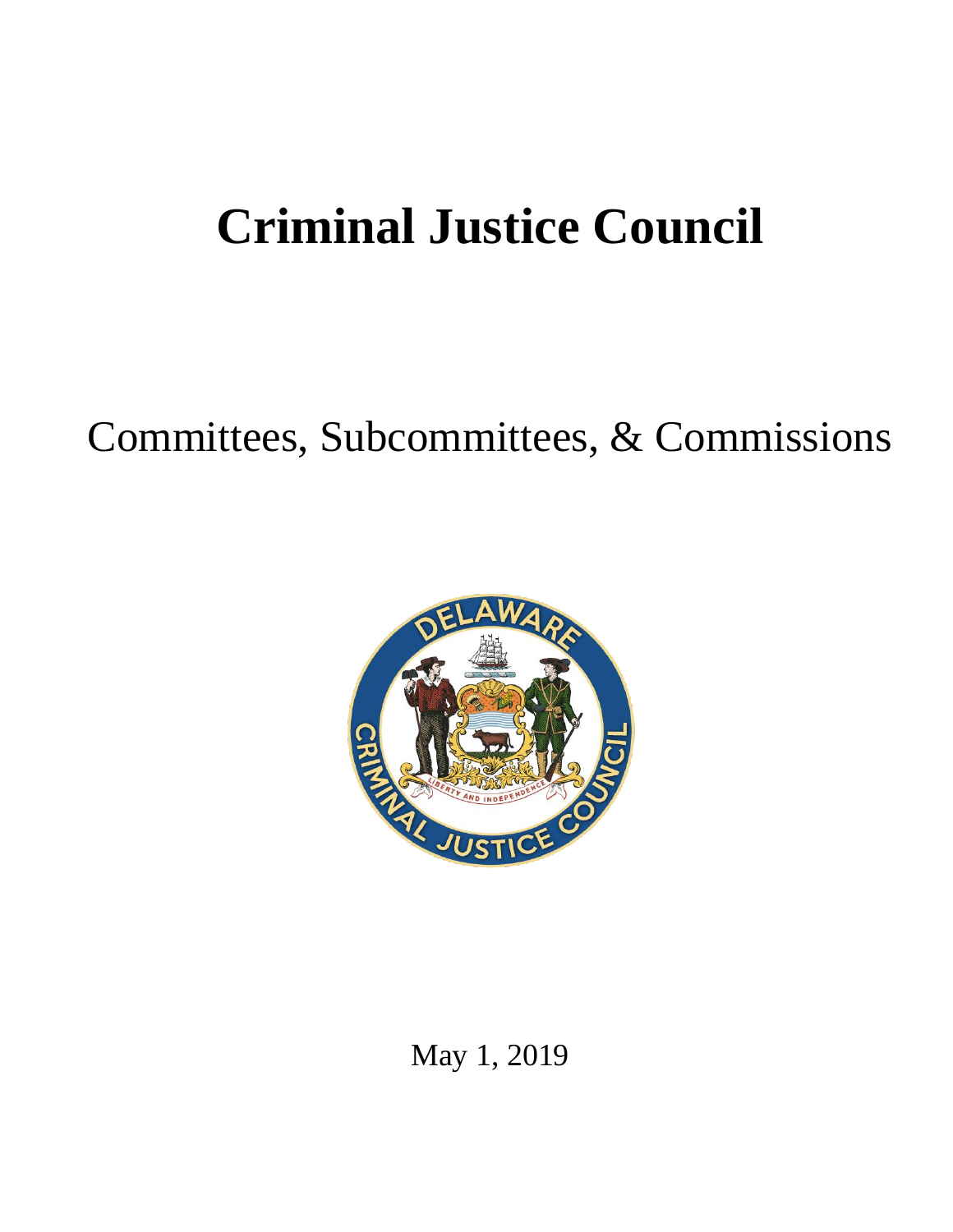#### Table of Contents

| Committees                                   | Subcommittees                             | Page           |
|----------------------------------------------|-------------------------------------------|----------------|
| Criminal Justice Council**                   |                                           | 3              |
| <b>CJC Executive Committee</b>               |                                           | $\overline{4}$ |
|                                              | CJC Staff Diversity                       | 5              |
| DE Correctional Reentry Commission*          |                                           | 6              |
|                                              | <b>DCRC Behavioral Health</b>             | 7              |
|                                              | <b>DCRC Case Management Collaboration</b> | 8              |
|                                              | <b>DCRC Communities of Support</b>        | 9              |
|                                              | <b>DCRC Data &amp; Evaluation</b>         | 10             |
|                                              | <b>DCRC</b> Education                     | 11             |
|                                              | <b>DCRC</b> Employment                    | 12             |
|                                              | <b>DCRC Housing</b>                       | 13             |
| Drug and Violent Crime (Byrne Justice Asst.) |                                           | 14             |
| Juvenile Justice Advisory Group*             |                                           | 15             |
| Law Enforcement and Public Safety            |                                           | 16             |
|                                              | Law Enforcement Officers Education        | 17             |
| CJC Legislation Committee                    |                                           | 18             |
| <b>Pretrial Committee</b>                    |                                           | 19             |
| Racial and Ethnic Fairness                   |                                           | 20             |
| SENTAC**                                     |                                           | 21             |
| <b>SAKI Multi-Disciplinary Group</b>         |                                           | 22             |
|                                              | <b>SAKI Law Enforcement</b>               | 23             |
|                                              | <b>SAKI SANE</b>                          | 24             |
|                                              | <b>SAKI Victim Services</b>               | 25             |
| Sex Offender Management Board**              |                                           | 26             |
|                                              | <b>SOMB Credentialing Committee</b>       | 27             |
| VAWA Implementation*                         |                                           | 28             |
| Victim Services Advisory Committee           |                                           | 29             |
|                                              | Victim Services Training Advisory         | 30             |
| Videophone                                   |                                           | 31             |
| Warrants and Capias Committee                |                                           | 32             |

\*Defined by Executive Order

\*\*Defined by Statue

*The Delaware Criminal Justice Council is an independent body committed to leading the criminal justice system through a collaborative approach that calls upon the experience and creativity of the Council, all components of the system, and the community.*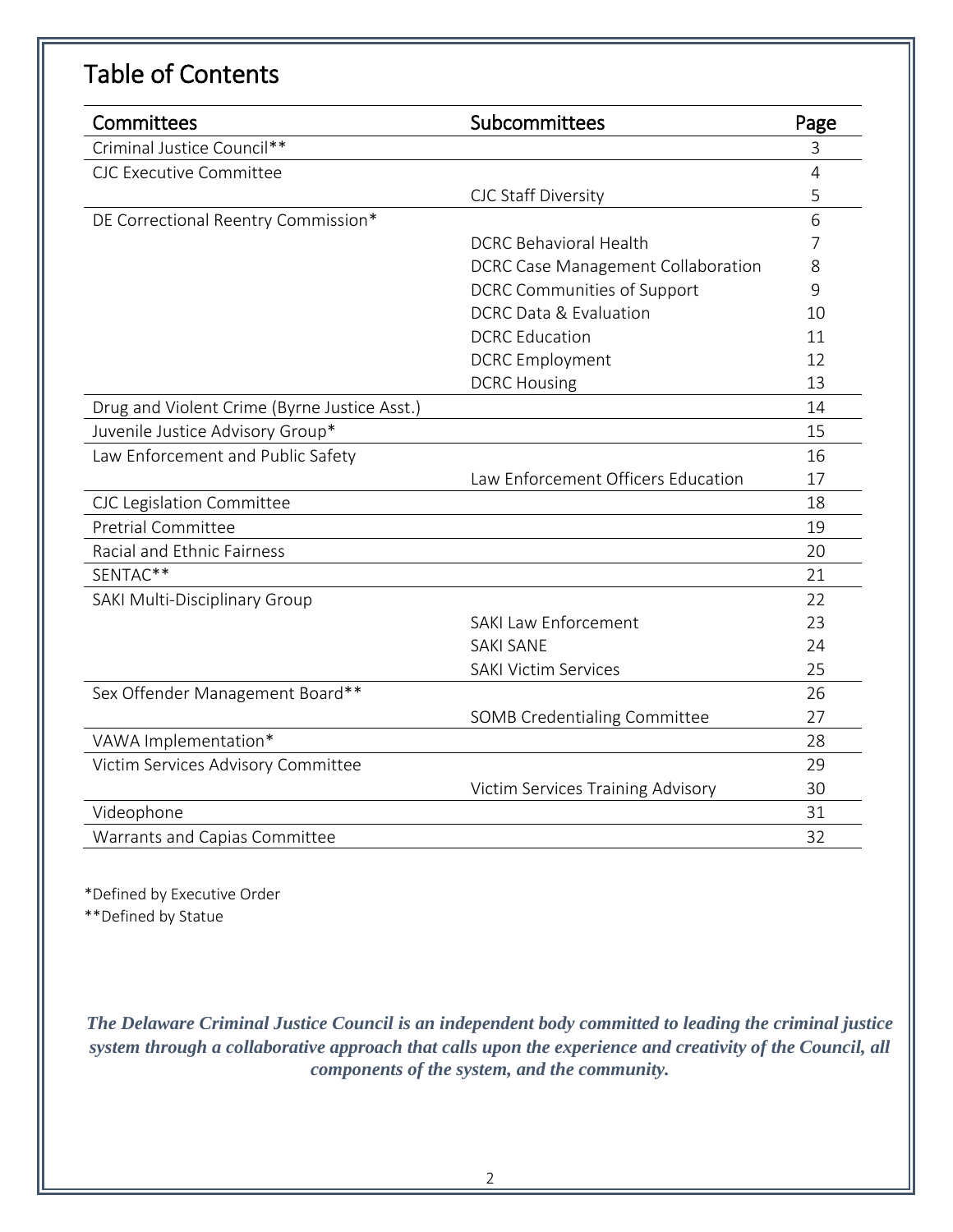#### Criminal Justice Council

| <b>Committee Chair</b>   | James Liguori, Esq.                                             |
|--------------------------|-----------------------------------------------------------------|
| Committee Co-Chair       | Hon. Brendan O'Neill                                            |
| <b>Committee Members</b> | Michael Arrington, Esq.                                         |
|                          | Col. Vaughn Bond                                                |
|                          | Dr. Susan Bunting                                               |
|                          | Hon. Cerron Cade                                                |
|                          | Hon. James Collins                                              |
|                          | Hon. Robert Coupe                                               |
|                          | Hon. Alan Davis                                                 |
|                          | Pastor Donald Dunnigan                                          |
|                          | John Evans                                                      |
|                          | David Henderson                                                 |
|                          | Hon. Kathy Jennings                                             |
|                          | Hon. Jan Jurden                                                 |
|                          | Hon. Josette Manning                                            |
|                          | Col. Nathaniel McQueen                                          |
|                          | Hon. Michael Newell                                             |
|                          | Chief Pat Ogden                                                 |
|                          | Dr. Kara Odom Walker                                            |
|                          | Hon. Perry Phelps                                               |
|                          | Carl Schnee, Esq.                                               |
|                          | Hon. Alex Smalls                                                |
|                          | John Stevenson                                                  |
|                          | Hon. Leo E. Strine                                              |
|                          | Chief Robert Tracy                                              |
|                          | Shane Troxler                                                   |
|                          | Hon. David Weiss                                                |
| <b>Staff Assigned</b>    | Christian Kervick<br>Christian.Kervick@delaware.gov<br>577-8699 |
| Composition              | Set via Legislation                                             |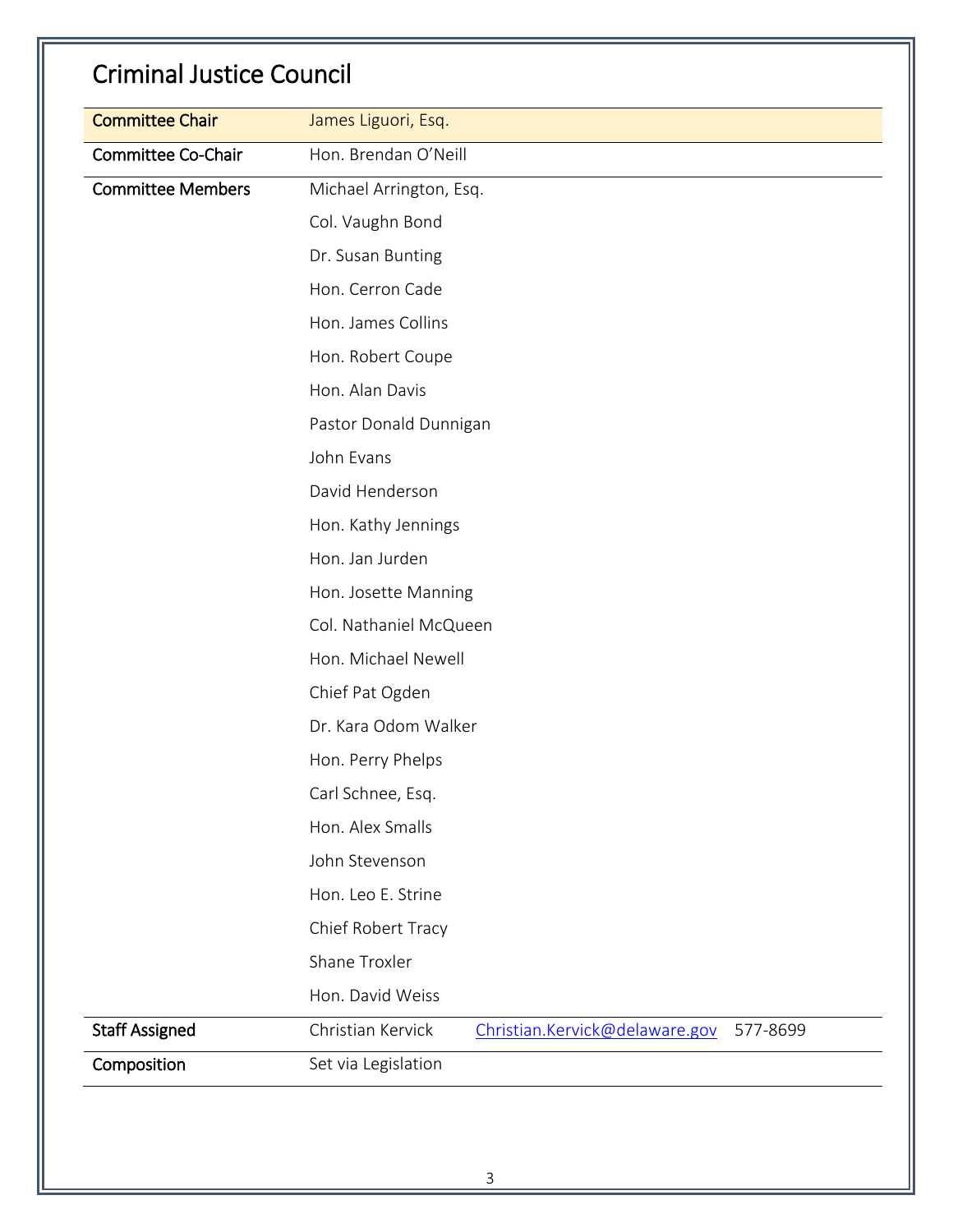## Criminal Justice Council Executive Committee

| <b>Committee Chair</b>      | James Liguori, Esq.                                             |
|-----------------------------|-----------------------------------------------------------------|
|                             |                                                                 |
| <b>Committee Vice Chair</b> | Hon. Brendan O'Neill                                            |
| <b>Committee Members</b>    | Hon. Robert Coupe                                               |
|                             | Hon. Kathy Jennings                                             |
|                             | Hon. Jan Jurden                                                 |
| <b>CJC Staff Assigned</b>   | Christian Kervick<br>Christian.Kervick@delaware.gov<br>577-8699 |
| Composition                 | Set via Chair/Bylaws                                            |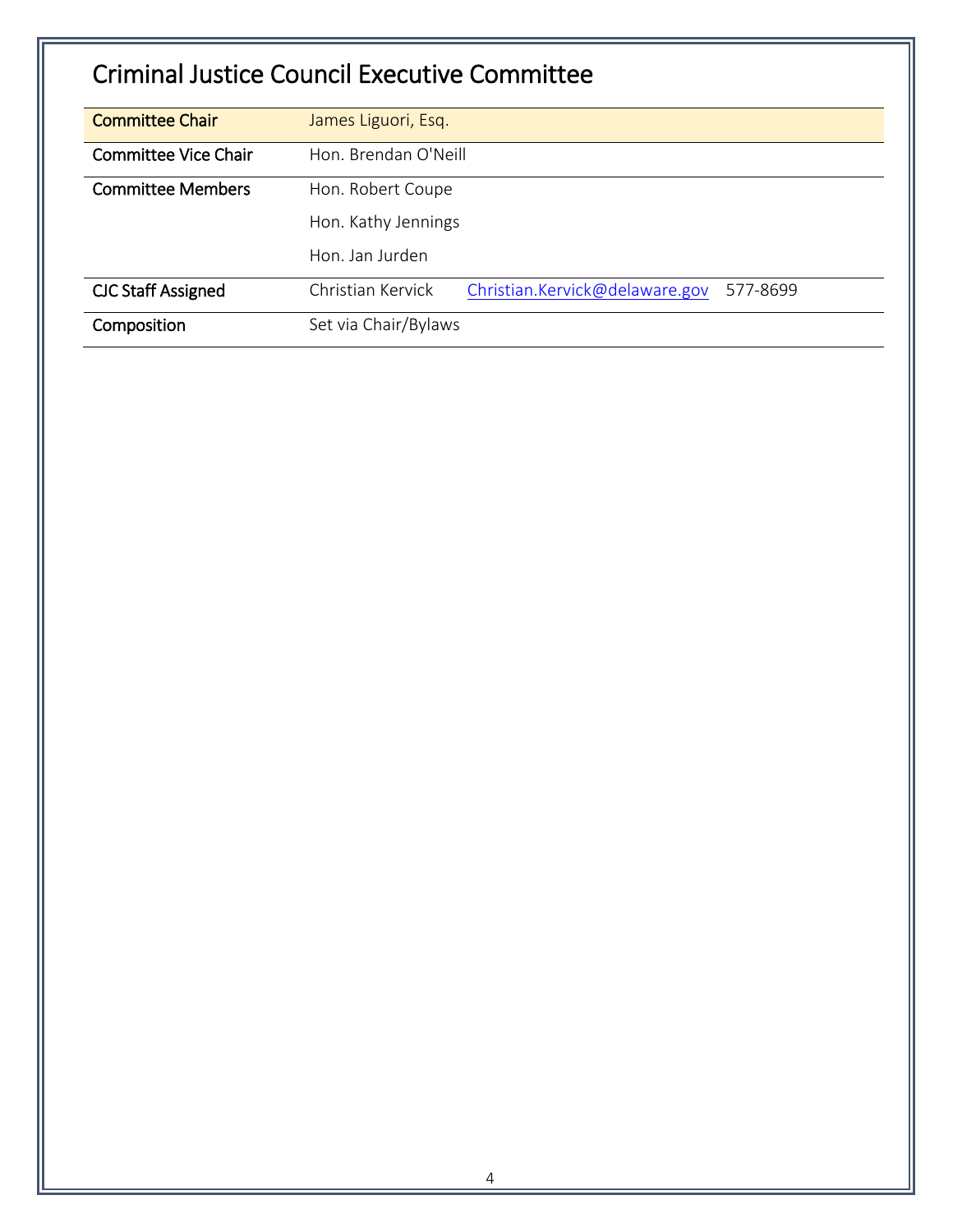## Criminal Justice Council Staff Diversity Committee

| <b>Committee Chair</b>   | Terica Jones (CJC)    |
|--------------------------|-----------------------|
| <b>Committee Members</b> | Julie Bolline (CJC)   |
|                          | (DVCC)                |
|                          | Cliffvon Howell (CJC) |
|                          | Jim Salt (SAC)        |
|                          | Cary Smythe (CJC)     |
|                          | Kim Statigitis (CJC)  |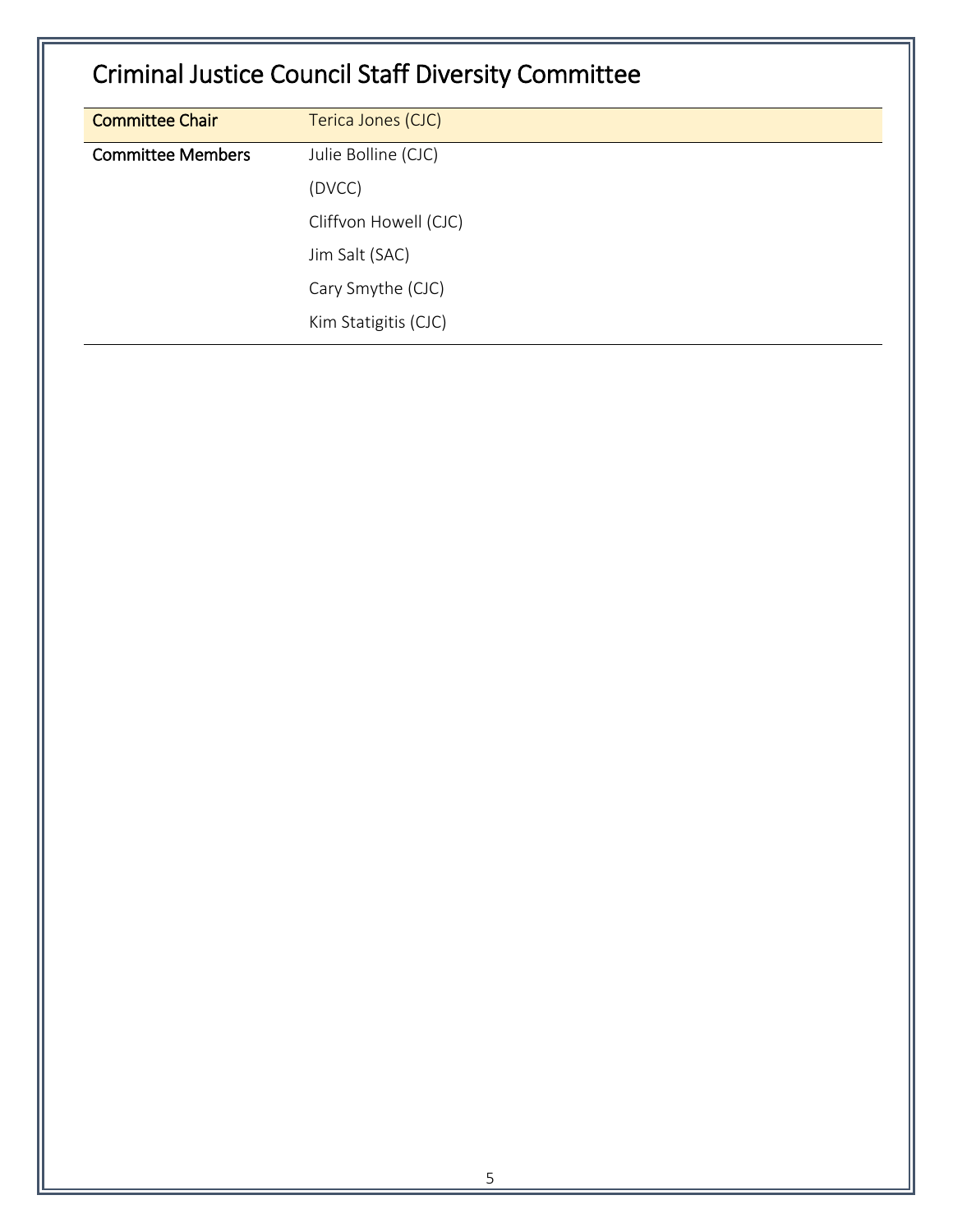| <b>Delaware Correctional Reentry Commission</b> |  |
|-------------------------------------------------|--|
|-------------------------------------------------|--|

| <b>Committee Chair</b>    | <b>Adam Balick</b>                                                                   |  |  |
|---------------------------|--------------------------------------------------------------------------------------|--|--|
| Committee V. Chair        | James Elder                                                                          |  |  |
| <b>Committee Members</b>  | Anas Ben Addi                                                                        |  |  |
|                           | Romain Alexander                                                                     |  |  |
|                           | Granville Brown                                                                      |  |  |
|                           | Dr. Susan Bunting* (Brian Moore)                                                     |  |  |
|                           | Hon. Cerron Cade*                                                                    |  |  |
|                           | Joanna Champney                                                                      |  |  |
|                           | Hon. Kathleen Jennings*                                                              |  |  |
|                           | Hon. Jan Jurden* (Hon. Charles Butler)<br>Christian Kervick<br>Hon. Brendan O'Neill* |  |  |
|                           |                                                                                      |  |  |
|                           |                                                                                      |  |  |
|                           | Hon. Perry Phelps*                                                                   |  |  |
|                           | Hon. Alex Smalls*                                                                    |  |  |
|                           | Dr. Kara Odom Walker* (Elizabeth Romero)                                             |  |  |
| <b>CJC Staff Assigned</b> | Valarie Tickle<br>Valarie.Tickle@delaware.gov<br>577-8713                            |  |  |
|                           | Theresa Jackson<br>Theresa.Jackson@delaware.gov<br>577-5025                          |  |  |
| Composition               | Set Executive Order #27                                                              |  |  |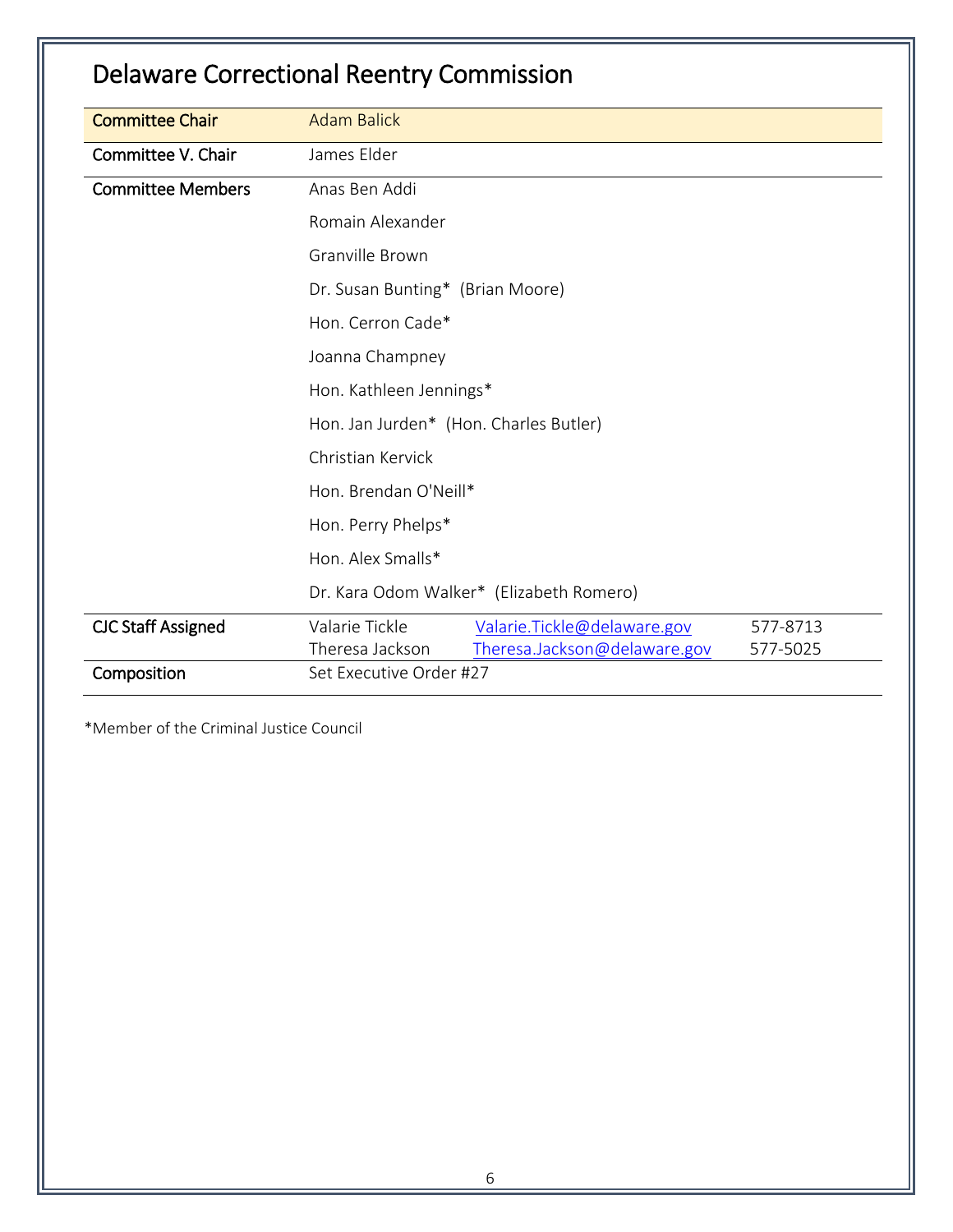#### DCRC Behavioral Health Subcommittee

| <b>Committee Co-Chair</b> | Elizabeth Romero                           |                              |          |
|---------------------------|--------------------------------------------|------------------------------|----------|
| <b>Committee Co-Chair</b> | Aileen Fink                                |                              |          |
| <b>Committee Members</b>  | Geoffrey Klopp                             |                              |          |
|                           | Bruce Lorenzo                              |                              |          |
|                           | Lynn Reichert                              |                              |          |
|                           | TBD Div. of Service for Aging Adults       |                              |          |
|                           | TBD Office of Planning, Research & Reentry |                              |          |
| <b>CJC Staff Assigned</b> | Valarie Tickle                             | Valarie. Tickle@delaware.gov | 577-8713 |
|                           | Theresa Jackson                            | Theresa.Jackson@delaware.gov | 577-5025 |
| Composition               | Set via convention/practice                |                              |          |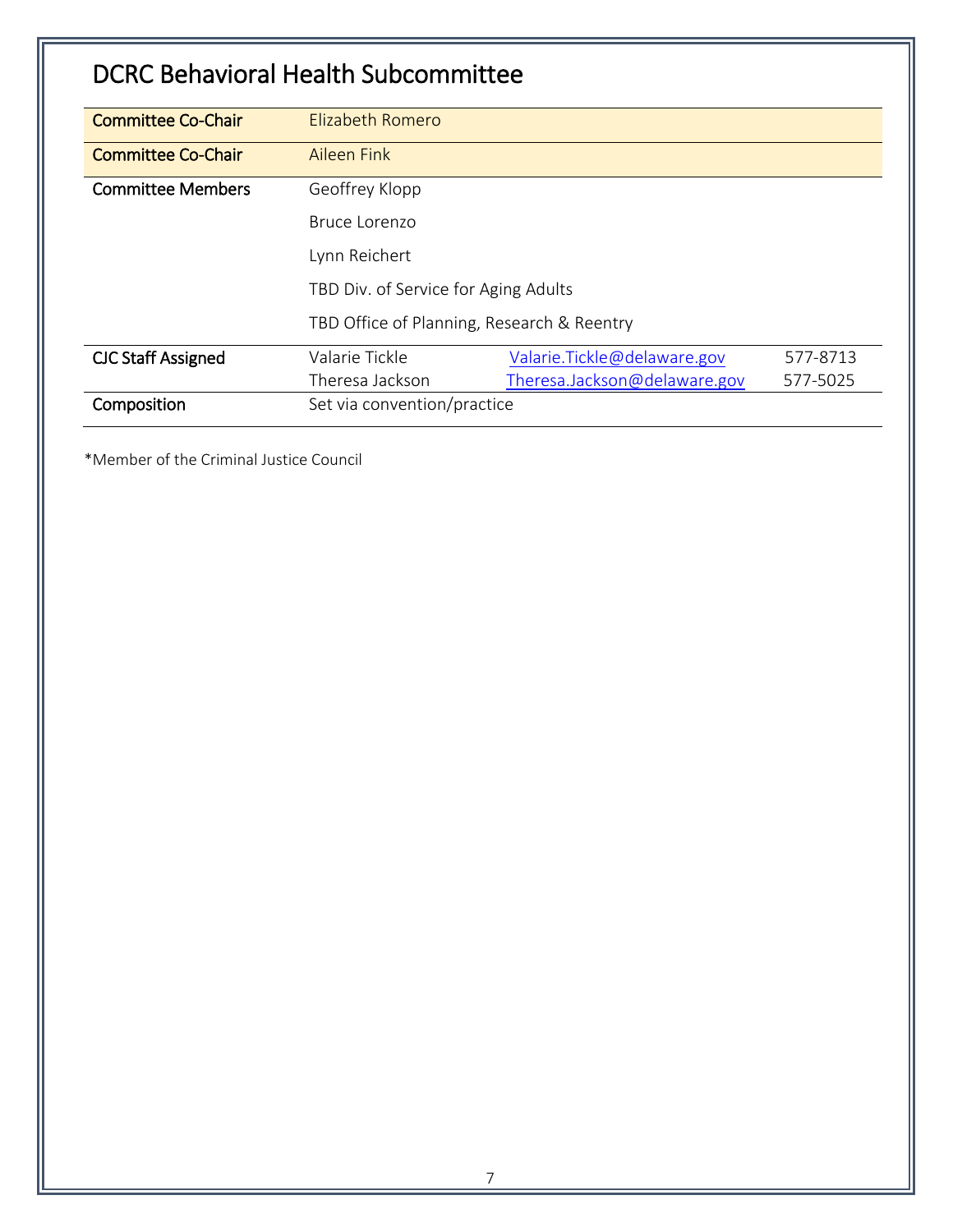| <b>DCRC Case Management Collaboration Subcommittee</b> |                                      |                                                              |                      |  |  |
|--------------------------------------------------------|--------------------------------------|--------------------------------------------------------------|----------------------|--|--|
| <b>Committee Co-Chair</b>                              | Jessica Cline                        |                                                              |                      |  |  |
| <b>Committee CO-Chair</b>                              | <b>Brad Owens</b>                    |                                                              |                      |  |  |
| <b>Committee Members</b>                               | Jessica Alicia                       |                                                              |                      |  |  |
|                                                        | <b>Denise Bowers</b>                 |                                                              |                      |  |  |
|                                                        | Valerie Cannon                       |                                                              |                      |  |  |
|                                                        | Lisa Clarke                          |                                                              |                      |  |  |
|                                                        | Christine Cressler                   |                                                              |                      |  |  |
|                                                        | Patricia DiJiacomo                   |                                                              |                      |  |  |
|                                                        | <b>Bruce Eberly</b>                  |                                                              |                      |  |  |
|                                                        | Steven Groff                         |                                                              |                      |  |  |
|                                                        | Chuck Harris                         |                                                              |                      |  |  |
|                                                        | Julio Sanchez                        |                                                              |                      |  |  |
|                                                        | Karol Ann Shyers                     |                                                              |                      |  |  |
|                                                        | Emma Smith                           |                                                              |                      |  |  |
|                                                        | Richard Urey                         |                                                              |                      |  |  |
|                                                        | Daisy Veith                          |                                                              |                      |  |  |
|                                                        | Alexia Wolf                          |                                                              |                      |  |  |
|                                                        | Lisa Zimmeman                        |                                                              |                      |  |  |
|                                                        | TBD DOC Off of Plng, Resh, & Reentry |                                                              |                      |  |  |
|                                                        | TBD IRI Case Managers                |                                                              |                      |  |  |
|                                                        | TBD Prisoner & Com Correc Counselors |                                                              |                      |  |  |
|                                                        | TBD OUD Case Managers                |                                                              |                      |  |  |
|                                                        | TBD Brandywine Counseling Case Mgr   |                                                              |                      |  |  |
| <b>CJC Staff Assigned</b>                              | Valarie Tickle<br>Theresa Jackson    | Valarie. Tickle@delaware.gov<br>Theresa.Jackson@delaware.gov | 577-8713<br>577-5025 |  |  |
| Composition                                            | Set via convention/practice          |                                                              |                      |  |  |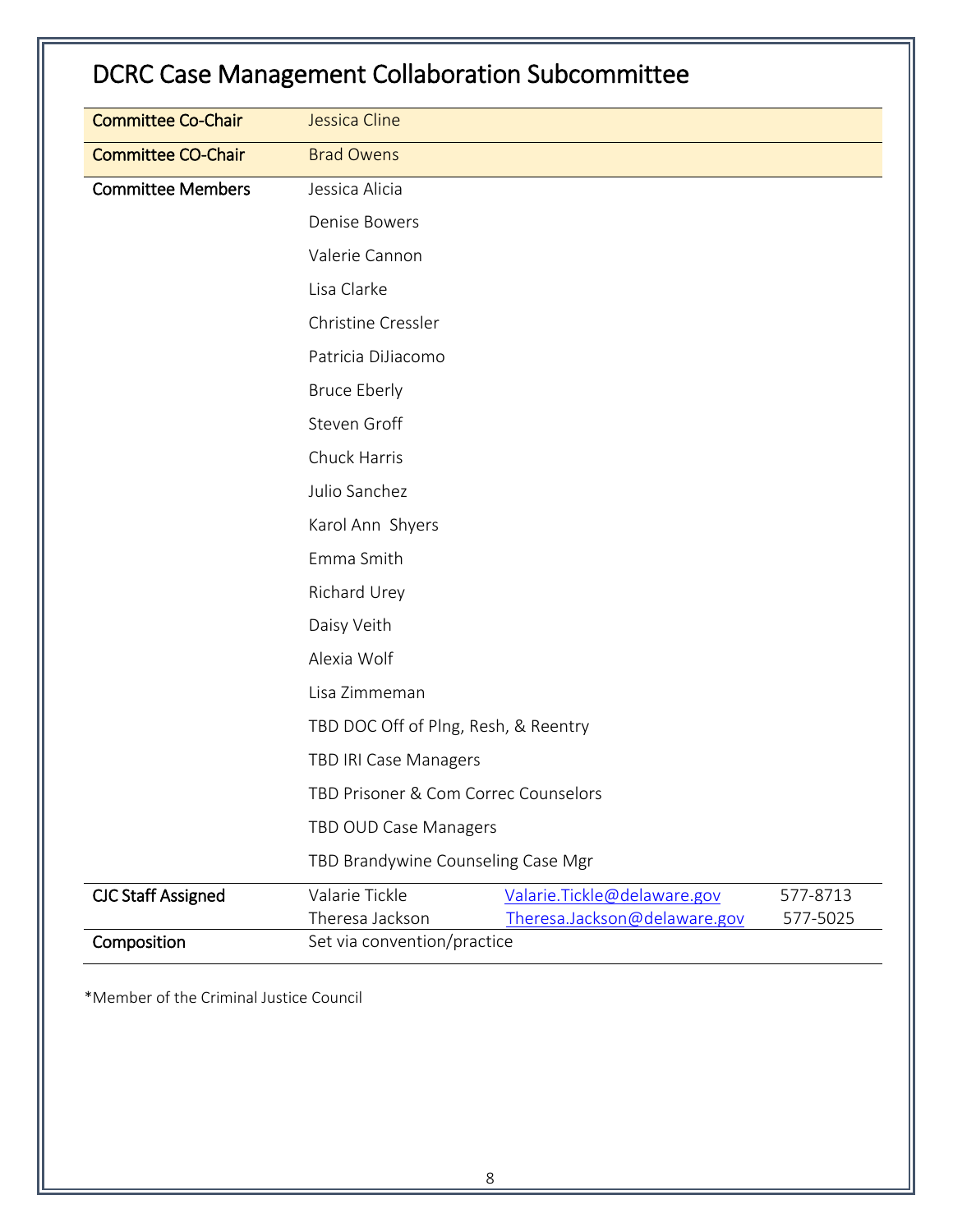## DCRC Communities of Support Subcommittee

| <b>Committee Co-Chair</b>         | <b>Corie Priest</b>                                          | Beth Jeker             | Paulette Rappa           |
|-----------------------------------|--------------------------------------------------------------|------------------------|--------------------------|
| <b>Committee Co-Chair</b>         | <b>Terri Townsend</b>                                        | Susan Kent             | Mike Rowe                |
| <b>Committee Members</b>          | Lorie Alberts                                                | Charlotte King         | Amy Rust                 |
|                                   | Danielle Brothers                                            | Jeannie Kleimo         | Case San Francisco       |
|                                   | Quadree Burden                                               | Lynne Koelhorn         | Debbie Short             |
|                                   | <b>Rick Carter</b>                                           | Vik Krishnamurthy      | Toni Short               |
|                                   | Darryl Chambers                                              | Eric Leonard           | Tina Showalter           |
|                                   | Paul Collins                                                 | Anthony Lewis          | Darryl Story             |
|                                   | Kim Courtney                                                 | Gene Lewis             | Priscilla Turgon         |
|                                   | Darlene Curtis                                               | <b>Bruce Lorenz</b>    | Koy Stewart              |
|                                   | Tamara Fair                                                  | Ron Loving             | Lenora Webb              |
|                                   | Clifton Gangloff                                             | Anna McDermitt         | Shawn Wister             |
|                                   | Kristy Gibbs                                                 | Marcus McGriff         | TBD DOC Plng, Rsh, Reent |
|                                   | Maggie Flick                                                 | Joe McLaughlin         | TBD ACLU                 |
|                                   | Niki Gonzalez                                                | <b>Ruthann Messick</b> | TBD Family of Reentrants |
|                                   | Robbin Gott                                                  | Lorraine Morris        | TBD aTAcK Addictions     |
|                                   | Diane & Rick Greenberg                                       | David Mosley           | TBD Fmr Just Invol Mbrs  |
|                                   | Sue Harris                                                   | <b>Tony Neal</b>       |                          |
| <b>CJC Staff Assigned</b>         |                                                              |                        |                          |
| Valarie Tickle<br>Theresa Jackson | Valarie. Tickle@delaware.gov<br>Theresa.Jackson@delaware.gov | 577-8713<br>577-5025   |                          |
| Composition                       | Set via convention/practice                                  |                        |                          |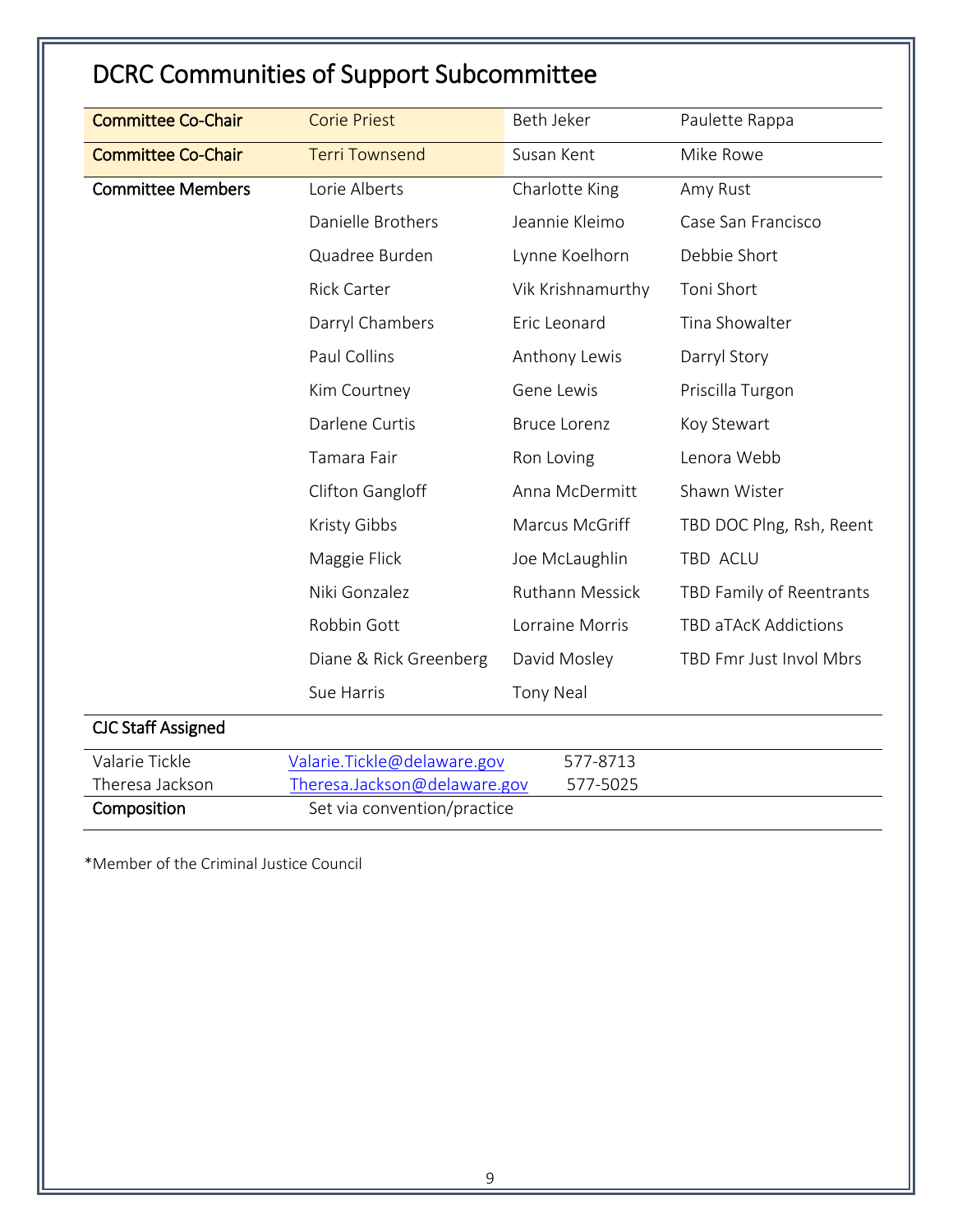#### DCRC Data and Evaluation Subcommittee

| <b>Committee Co-Chair</b> | <b>Spencer Price</b>        |                              |          |
|---------------------------|-----------------------------|------------------------------|----------|
| <b>Committee Co-Chair</b> | Phillisa Weldin-Crist       |                              |          |
| <b>Committee Members</b>  | Joanna Champney             |                              |          |
|                           | Jessica Cline               |                              |          |
|                           | James Elder                 |                              |          |
|                           | Kris Fraser                 |                              |          |
|                           | Midge Holland               |                              |          |
|                           | Earl McCloskey              |                              |          |
|                           | Dan O'Connell               |                              |          |
|                           | Tanya Whittle               |                              |          |
| <b>CJC Staff Assigned</b> | Valarie Tickle              | Valarie. Tickle@delaware.gov | 577-8713 |
|                           | Theresa Jackson             | Theresa.Jackson@delaware.gov | 577-5025 |
| Composition               | Set via convention/practice |                              |          |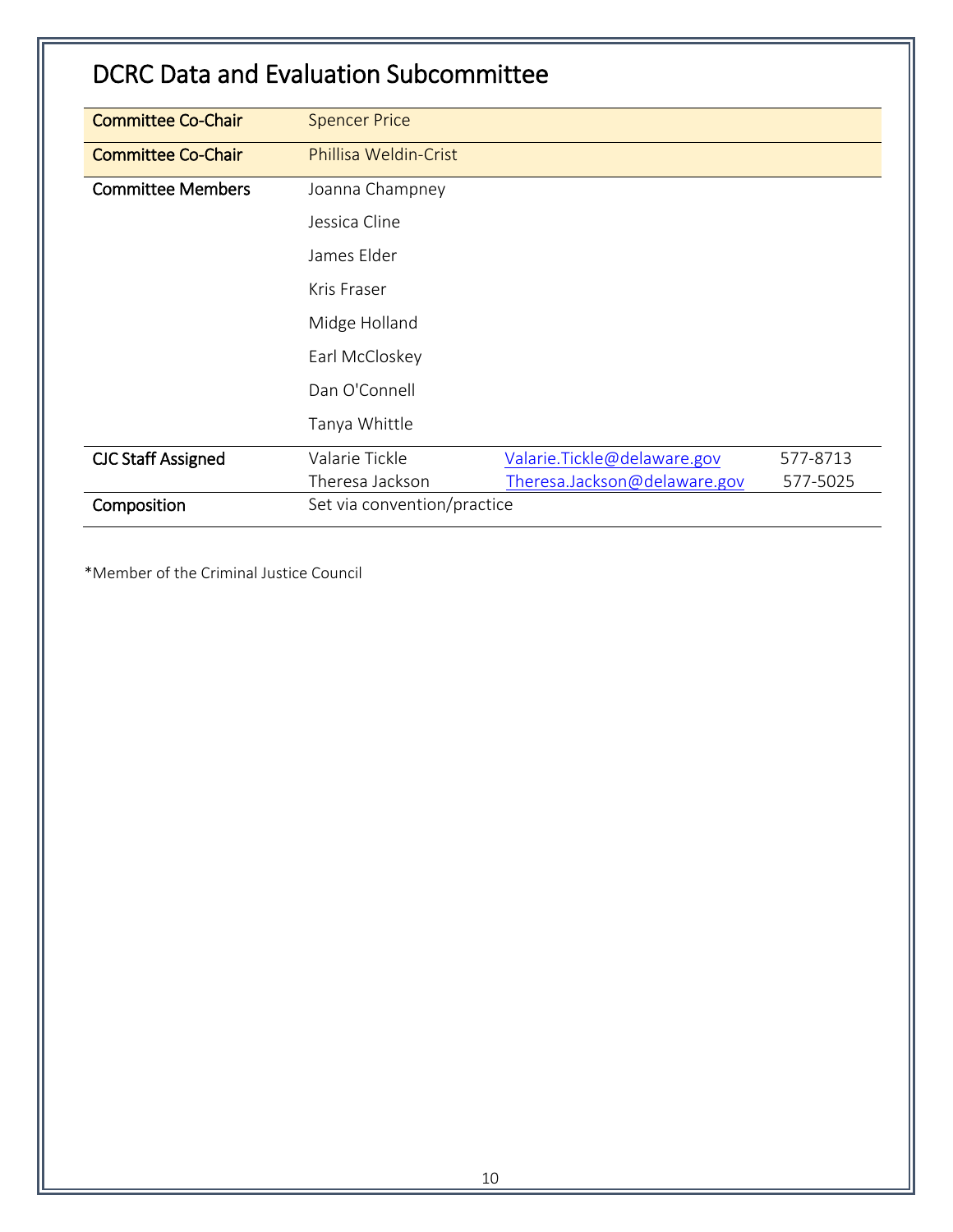#### DCRC Education Subcommittee

| <b>Committee Co-Chair</b> | <b>Michel Grossman</b>                       |                              |          |
|---------------------------|----------------------------------------------|------------------------------|----------|
| <b>Committee Co-Chair</b> | Maureen Whelan                               |                              |          |
| <b>Committee Members</b>  | Dwight Boney                                 |                              |          |
|                           | Thomas Keaton                                |                              |          |
|                           | Kristi King                                  |                              |          |
|                           | Darryl Miller                                |                              |          |
|                           | Sandra Warden                                |                              |          |
|                           | V. Rachelle Wilson                           |                              |          |
|                           | TBD Department of Labor                      |                              |          |
|                           | TBD DOC Off of Planning, Research, & Reentry |                              |          |
|                           | TBD Additional Representatives               |                              |          |
| <b>CJC Staff Assigned</b> | Valarie Tickle                               | Valarie. Tickle@delaware.gov | 577-8713 |
|                           | Theresa Jackson                              | Theresa.Jackson@delaware.gov | 577-5025 |
| Composition               | Set via convention/practice                  |                              |          |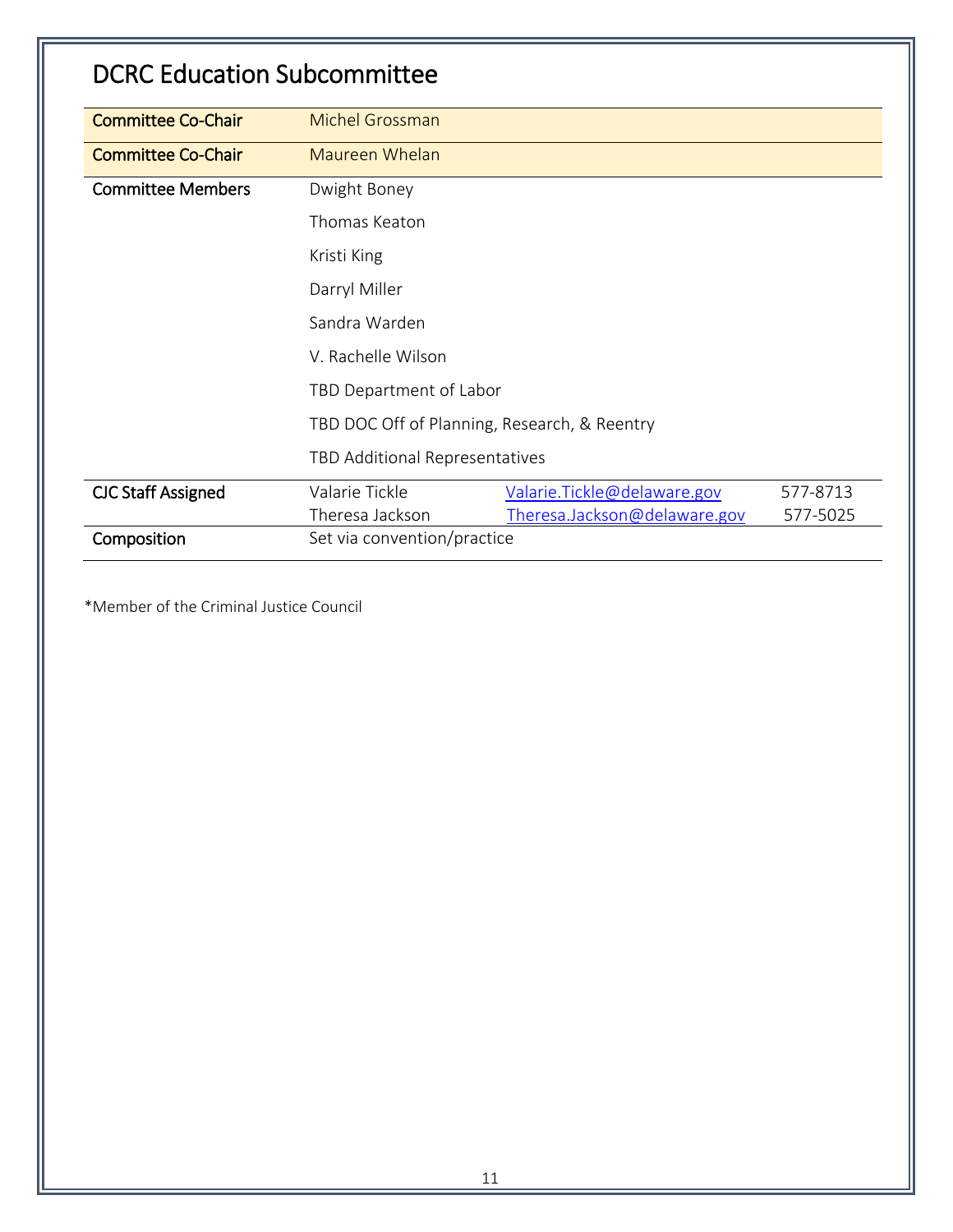| <b>DCRC Employment Subcommittee</b> |                                      |                                                              |                      |
|-------------------------------------|--------------------------------------|--------------------------------------------------------------|----------------------|
| <b>Committee Co-Chair</b>           | Michael J. Quaranta                  |                                                              |                      |
| <b>Committee Co-Chair</b>           | Dan Hahn / Bob Chadwick              |                                                              |                      |
| <b>Committee Members</b>            | Jessica Alicia                       |                                                              |                      |
|                                     | Cerron Cade*                         |                                                              |                      |
|                                     | Judy Diogo                           |                                                              |                      |
|                                     | Lossie Freeman                       |                                                              |                      |
|                                     | Carmen Harmon                        |                                                              |                      |
|                                     | Susan Holloway                       |                                                              |                      |
|                                     | Carrie Leishman                      |                                                              |                      |
|                                     | Cat Lindroth                         |                                                              |                      |
|                                     | David Mangler                        |                                                              |                      |
|                                     | Kyle McGuire                         |                                                              |                      |
|                                     | Mark Pariseau                        |                                                              |                      |
|                                     | <b>Rich Seifert</b>                  |                                                              |                      |
|                                     | <b>Byron Short</b>                   |                                                              |                      |
|                                     | Keith Smith                          |                                                              |                      |
|                                     | Saad Solomon                         |                                                              |                      |
|                                     | Wes Southhall                        |                                                              |                      |
|                                     | Rachel Surratte                      |                                                              |                      |
|                                     | Pricilla Turgon                      |                                                              |                      |
|                                     | Megan Wallace                        |                                                              |                      |
|                                     | Maureen Whelan                       |                                                              |                      |
|                                     | TBD Widner University Employment Law |                                                              |                      |
| <b>CJC Staff Assigned</b>           | Valarie Tickle<br>Theresa Jackson    | Valarie. Tickle@delaware.gov<br>Theresa.Jackson@delaware.gov | 577-8713<br>577-5025 |
| Composition                         | Set via convention/practice          |                                                              |                      |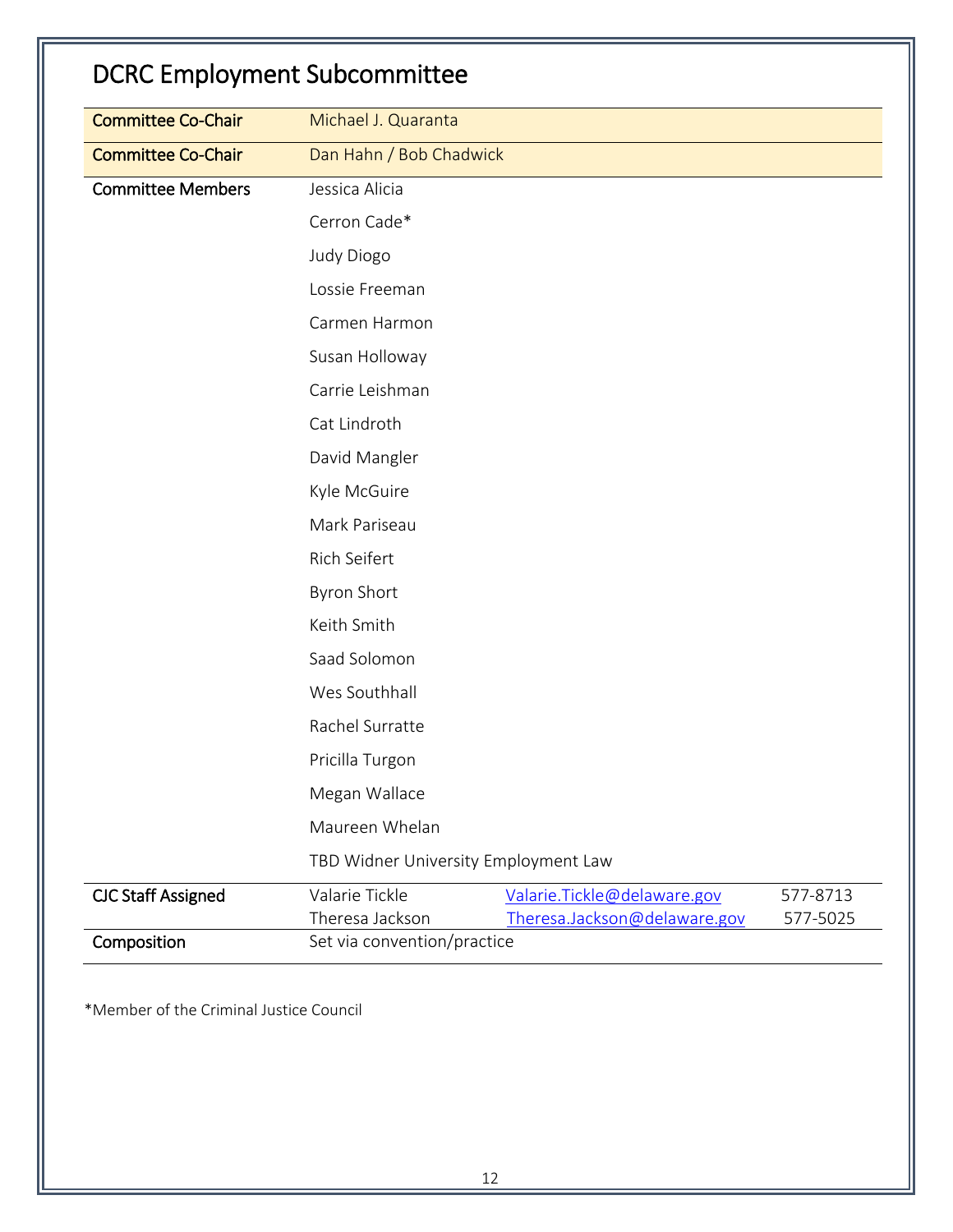## DCRC Housing Subcommittee

| <b>Committee Co-Chair</b> | Marlena Gibson                                                                                     |                              |          |  |  |  |
|---------------------------|----------------------------------------------------------------------------------------------------|------------------------------|----------|--|--|--|
| <b>Committee Co-Chair</b> | Julio Sanchez                                                                                      |                              |          |  |  |  |
| <b>Committee Members</b>  | Rachel Beatty (Tina Showalter)                                                                     |                              |          |  |  |  |
|                           | Jessica Cline                                                                                      |                              |          |  |  |  |
|                           | John P. Cook                                                                                       |                              |          |  |  |  |
|                           | <b>Bill Evans</b>                                                                                  |                              |          |  |  |  |
|                           | Susan Holloway                                                                                     |                              |          |  |  |  |
|                           | Susan Kent                                                                                         |                              |          |  |  |  |
|                           | Charlotte King                                                                                     |                              |          |  |  |  |
|                           | Jeanine Kleimo                                                                                     |                              |          |  |  |  |
|                           | Anthony Lewis                                                                                      |                              |          |  |  |  |
|                           | Devon Manning<br><b>Bradley Owens</b>                                                              |                              |          |  |  |  |
|                           |                                                                                                    |                              |          |  |  |  |
|                           | Tiyana Prince<br>Tina Showwalter<br>Paulette Rappa<br>Julio Sanchez<br>Emma Smith<br>Darrell Story |                              |          |  |  |  |
|                           |                                                                                                    |                              |          |  |  |  |
|                           |                                                                                                    |                              |          |  |  |  |
|                           |                                                                                                    |                              |          |  |  |  |
|                           |                                                                                                    |                              |          |  |  |  |
|                           |                                                                                                    |                              |          |  |  |  |
|                           | Terri Townsend                                                                                     |                              |          |  |  |  |
|                           | Shawn Wister                                                                                       |                              |          |  |  |  |
|                           | Alexa Wolf                                                                                         |                              |          |  |  |  |
|                           | TBD DE Apartment Association                                                                       |                              |          |  |  |  |
|                           | TBD DOC Off. Of Plng, Resh, & Plng                                                                 |                              |          |  |  |  |
| <b>CJC Staff Assigned</b> | Valarie Tickle                                                                                     | Valarie. Tickle@delaware.gov | 577-8713 |  |  |  |
| Composition               | Theresa Jackson<br>Set via convention/practice                                                     | Theresa.Jackson@delaware.gov | 577-5025 |  |  |  |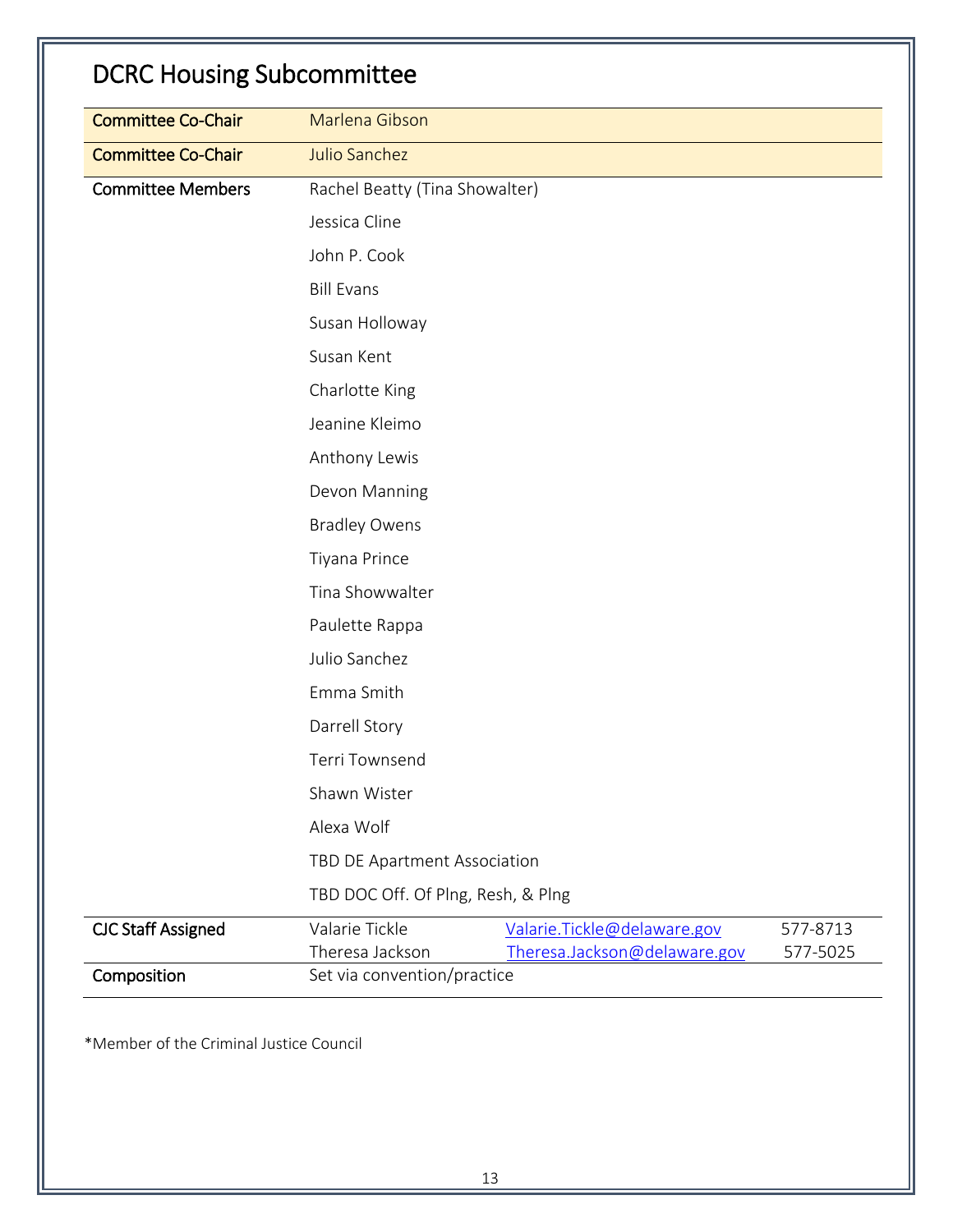| Drug and Violent Crime Committee<br>(Byrne Justice Assistance Grant Committee) |                             |                           |          |  |
|--------------------------------------------------------------------------------|-----------------------------|---------------------------|----------|--|
| <b>Committee Chair</b>                                                         | Hon. Brendan O'Neill*       |                           |          |  |
| <b>Committee Members</b>                                                       | Col. Vaughn Bond*           |                           |          |  |
|                                                                                | Hon. Susan Bunting*         |                           |          |  |
|                                                                                | Hon. Cerron Cadre*          |                           |          |  |
|                                                                                | Pastor Donald Dunnigan*     |                           |          |  |
|                                                                                | Hon. Kathy Jennings*        |                           |          |  |
|                                                                                | Hon. Josette Manning*       |                           |          |  |
|                                                                                | Hon. Nathaniel McQueen*     |                           |          |  |
|                                                                                | Leslie Newman               |                           |          |  |
|                                                                                | Hon. Perry Phelps*          |                           |          |  |
|                                                                                | Amy Quinlan, Esq.           |                           |          |  |
| <b>CJC Staff Assigned</b>                                                      | Charles Pugh                | Charles.Pugh@delaware.gov | 577-5024 |  |
| Composition                                                                    | Set via convention/practice |                           |          |  |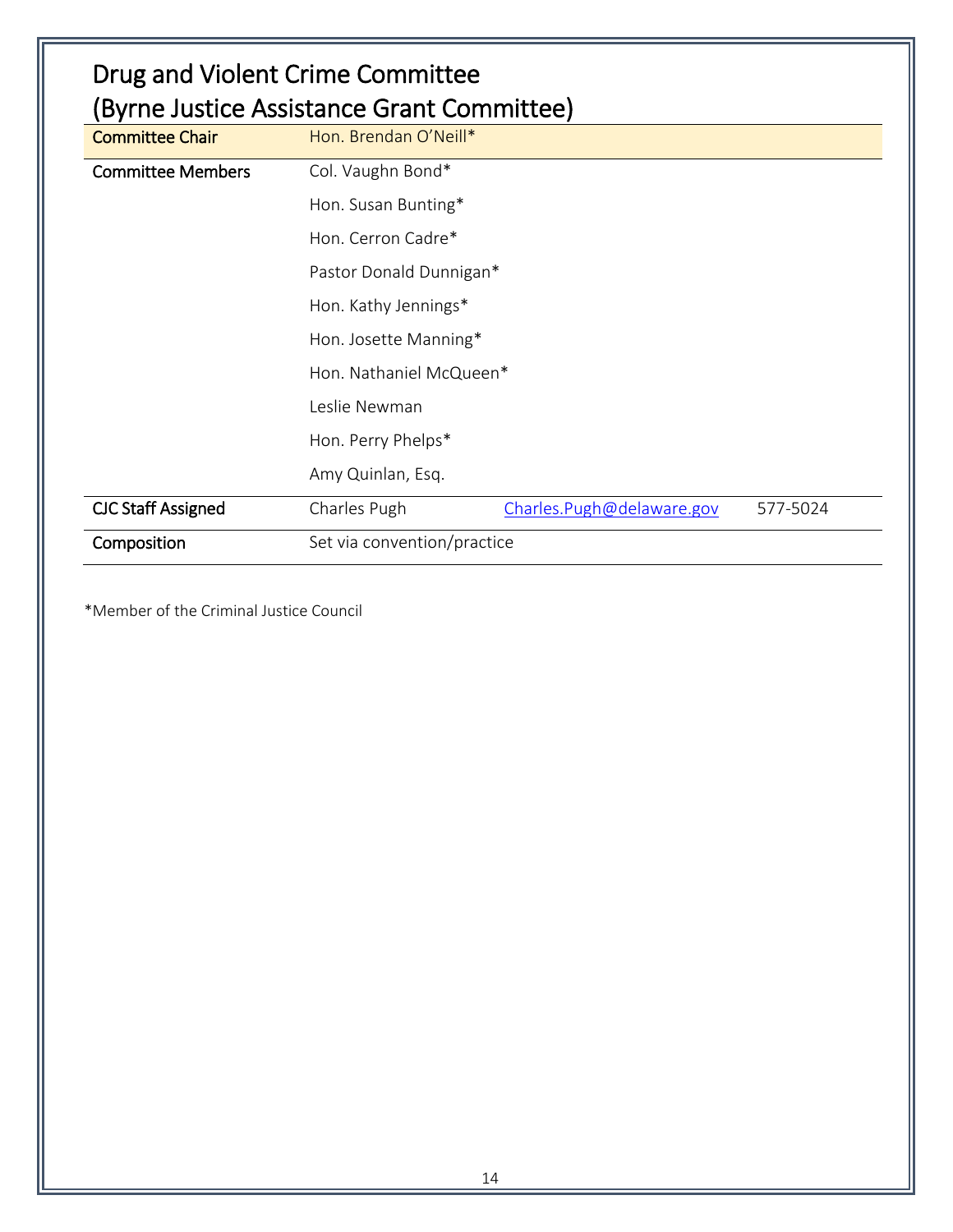#### Juvenile Justice Advisory Group

| <b>Committee Chair</b>    | Michael Arrington, Esq.*   |                              |          |  |
|---------------------------|----------------------------|------------------------------|----------|--|
| <b>Committee Members</b>  | Hon. Susan Bunting*        | Hon. Michael K. Newell*      |          |  |
|                           | Hon. Robert Coupe*         | Angelis Olivo                |          |  |
|                           | Reginald Daniel            | Hon. Brendan O'Neill*        |          |  |
|                           | Melissa Dill               | <b>Trenee Parker</b>         |          |  |
|                           | Robert Dunleavy            | Hon. Perry Phelps*           |          |  |
|                           | Joe Garcia                 | Corie Priest                 |          |  |
|                           | Alexander Grier            | Julia Quixchan               |          |  |
|                           | Alim Harmon                | Gwendolyn Scott-Jones        |          |  |
|                           | Amanda Huff                | Morgan Smith                 |          |  |
|                           | Chief R. L. Hughes         | John Stevenson*              |          |  |
|                           | Hon. Kathy Jennings*       | Chief Robert Tracy*          |          |  |
|                           | Com. David Jones           | Shamia Turlington            |          |  |
|                           | James Kane                 |                              |          |  |
|                           | Jane Lyons                 |                              |          |  |
|                           | Chief Pat Ogden*           |                              |          |  |
|                           | Hon. Josette Manning*      |                              |          |  |
| <b>CJC Staff Assigned</b> | Cliffvon Howell            | Cliffvon.Howell@delaware.gov | 577-8442 |  |
| Composition               | Set via Executive Order 11 |                              |          |  |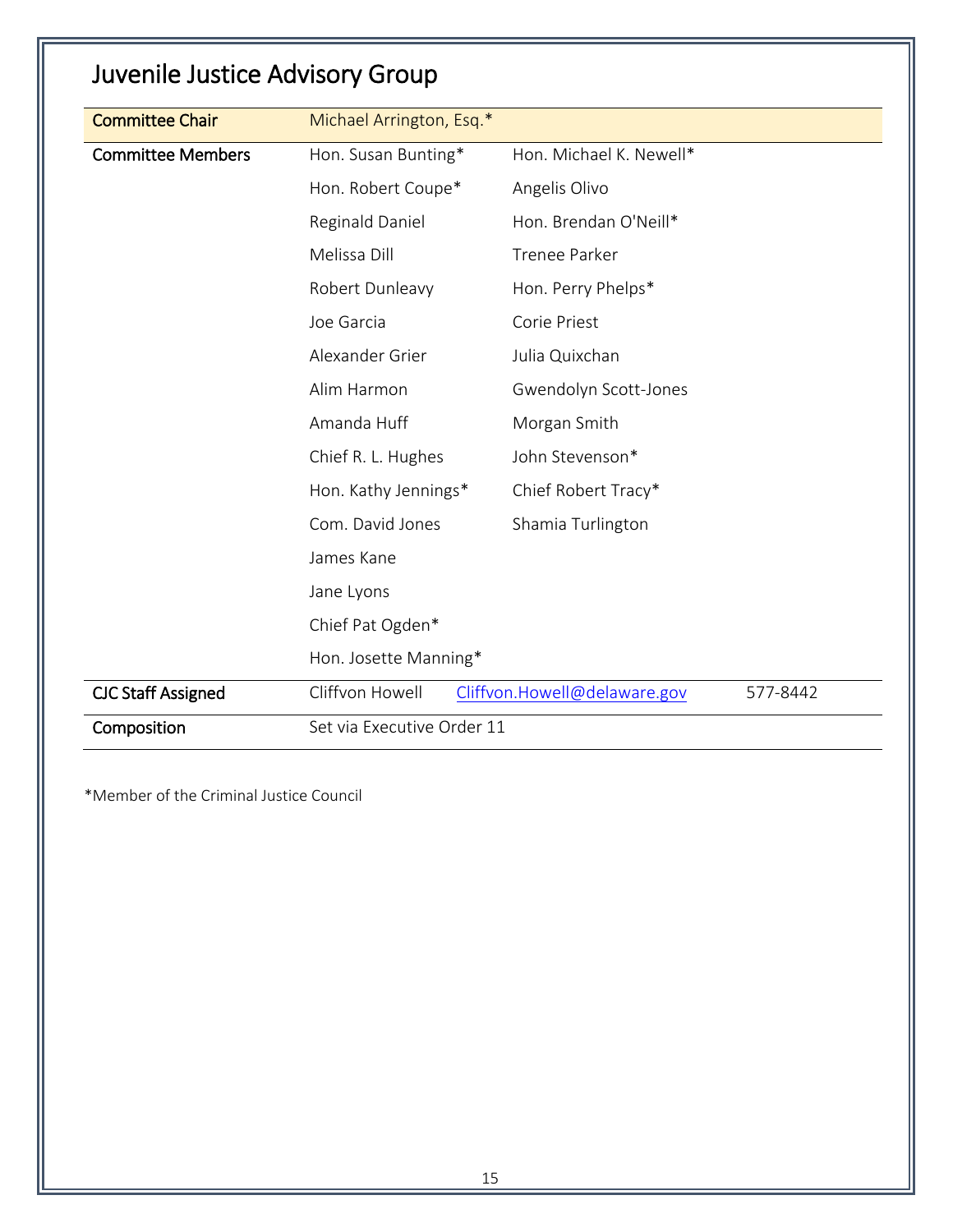## Committee on Law Enforcement and Public Safety

| <b>Committee Chair</b>    | Hon. Robert Coupe*          |                           |          |
|---------------------------|-----------------------------|---------------------------|----------|
| <b>Committee Members</b>  | Col. Vaughn Bond*           |                           |          |
|                           | Hon. Kathy Jennings*        |                           |          |
|                           | Col. Nathaniel McQueen*     |                           |          |
|                           | Chief Pat Ogden*            |                           |          |
|                           | Chief Robert Tracy*         |                           |          |
|                           | Hon. David Weiss*           |                           |          |
| <b>CJC Staff Assigned</b> | Charles Pugh                | Charles.Pugh@delaware.gov | 577-5024 |
| Composition               | Set via convention/practice |                           |          |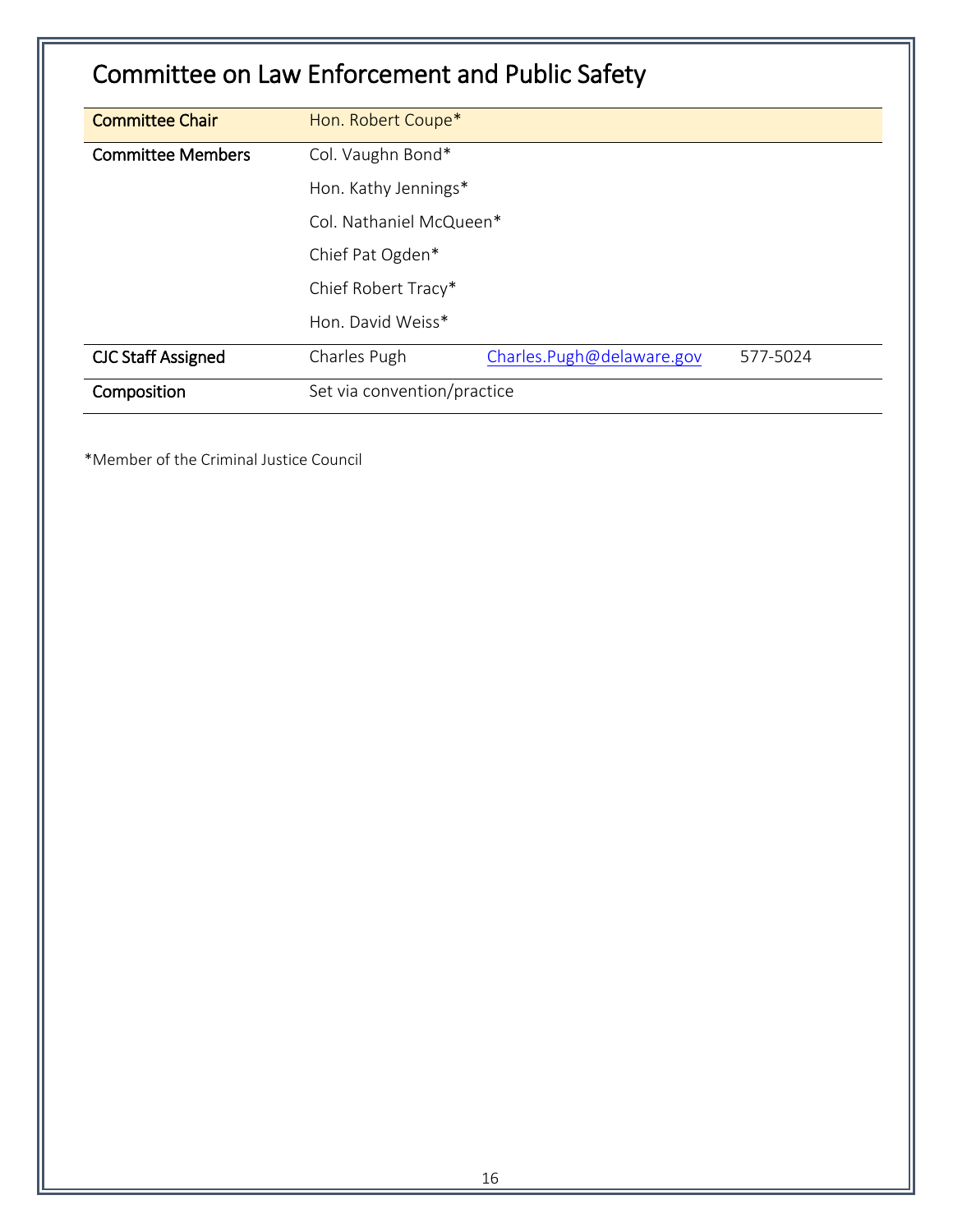#### Law Enforcement Officers Education Reimbursement Program Subcommittee

| <b>Committee Chair</b>    | No Chair                                              |  |  |  |
|---------------------------|-------------------------------------------------------|--|--|--|
| <b>Committee Members</b>  | <b>Budget Office Representative</b>                   |  |  |  |
|                           | Criminal Justice Council, Executive Director          |  |  |  |
|                           | DE Police Chiefs' Council, Chairman                   |  |  |  |
|                           | DE State Troopers' Association, President             |  |  |  |
|                           | State Fraternal Order of Police, President            |  |  |  |
|                           | <b>Education Department Representative</b>            |  |  |  |
| <b>CJC Staff Assigned</b> | Charles Pugh<br>Charles.Pugh@delaware.gov<br>577-5024 |  |  |  |
| Composition               | Set via convention/practice                           |  |  |  |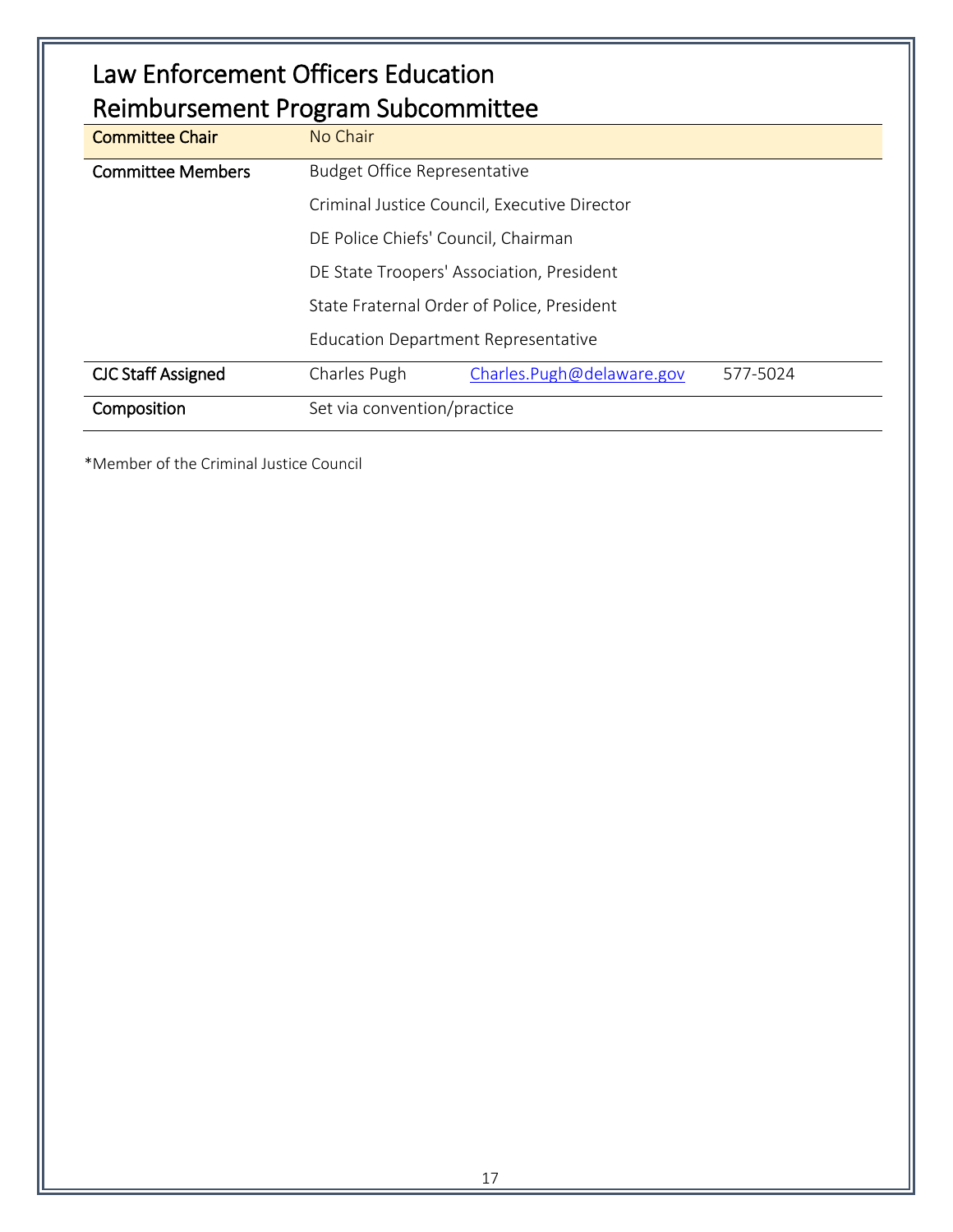## Criminal Justice Council Legislation Committee

| <b>Committee Chair</b>    | Hon. Alan Davis*         |                                 |          |
|---------------------------|--------------------------|---------------------------------|----------|
| <b>Committee Members</b>  | Michael Arrington, Esq.* |                                 |          |
|                           | Frederick Calhoun        |                                 |          |
|                           |                          |                                 |          |
|                           | Linda Carmichael         |                                 |          |
|                           | Kim Chandler             |                                 |          |
|                           | Karen Ewing              |                                 |          |
|                           | Whitney Frame            |                                 |          |
|                           | Christian Kervick        |                                 |          |
|                           | Darren Lester            |                                 |          |
|                           | Maureen Monagle          |                                 |          |
|                           | Evelyn Nestlerode        |                                 |          |
|                           | Jon Offredo              |                                 |          |
|                           | Hon. Brendan O'Neill*    |                                 |          |
|                           | Hon. Perry Phelps*       |                                 |          |
|                           | <b>Spencer Price</b>     |                                 |          |
|                           | Amy Quinlan              |                                 |          |
|                           | Albert Roop, Esq.        |                                 |          |
|                           | John Taylor              |                                 |          |
|                           | <b>Eleanor Torres</b>    |                                 |          |
|                           | Ashley Tucker            |                                 |          |
|                           | Hon. William Wood        |                                 |          |
| <b>CJC Staff Assigned</b> | Romie Griesmer           | Rosemarie.Griesmer@delaware.gov | 577-8962 |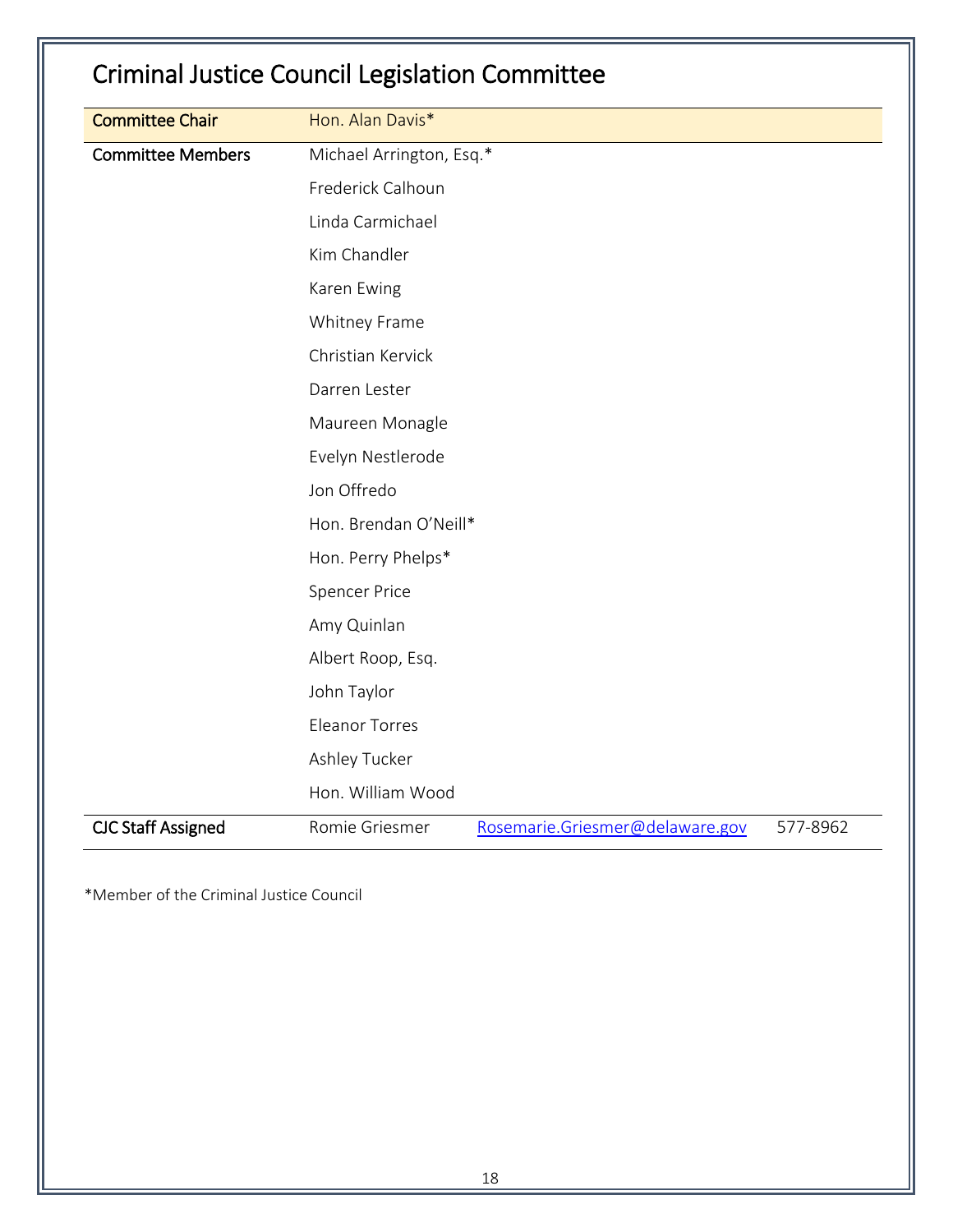| <b>Pretrial Committee</b> |                                            |                                                                |                      |
|---------------------------|--------------------------------------------|----------------------------------------------------------------|----------------------|
| <b>Committee Chair</b>    | Hon. Alan Davis*                           |                                                                |                      |
| Committee V. Chair        |                                            |                                                                |                      |
| <b>Committee Members</b>  | Charles Huenke                             |                                                                |                      |
|                           | Jody J. Huber                              |                                                                |                      |
|                           | Earl McCloskey                             |                                                                |                      |
|                           | Lisa A. Minutola                           |                                                                |                      |
|                           | Albert J. Roop                             |                                                                |                      |
|                           | <b>Spencer Price</b>                       |                                                                |                      |
|                           | Phylysa Weidlien Crist                     |                                                                |                      |
|                           | Kate Parker                                |                                                                |                      |
|                           | Tanya Whittle                              |                                                                |                      |
| <b>CJC Staff Assigned</b> | <b>Bridget Poulle</b><br>Kimberly Stagitis | Bridgett.Poulle@delaware.gov<br>Kimberly.Stagitis@delaware.gov | 577-8696<br>577-8811 |
| Composition               | Set via convention/practice                |                                                                |                      |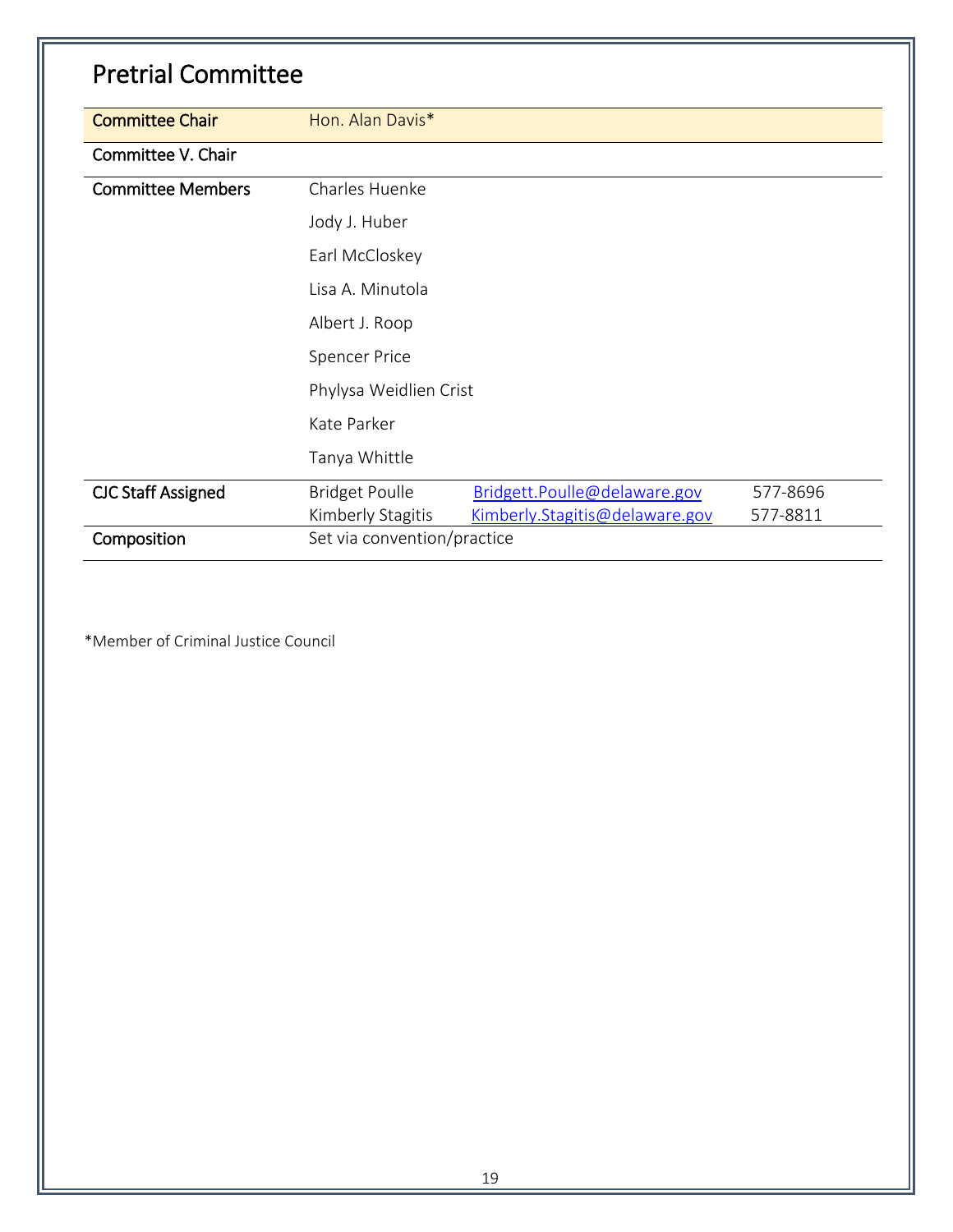## Racial and Ethnic Fairness Committee

| <b>Committee Co-Chair</b> | Hon. Jan Jurden*            |                                |          |
|---------------------------|-----------------------------|--------------------------------|----------|
|                           | Hon. Alex Smalls*           |                                |          |
| <b>CJC Staff Assigned</b> | Christian Kervick           | Christian.Kervick@delaware.gov | 577-8699 |
| Composition               | Set via convention/practice |                                |          |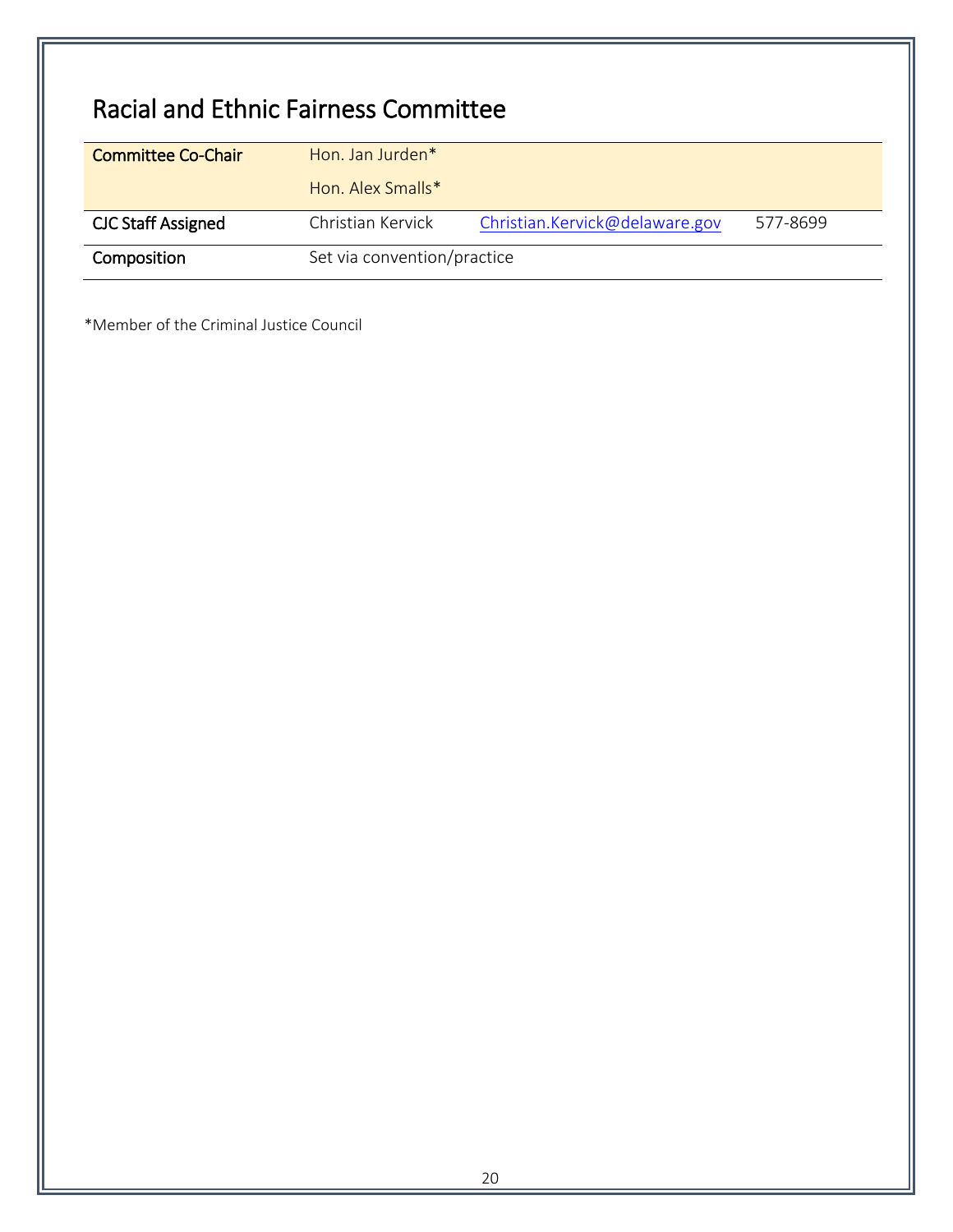#### SENTAC Commission

| <b>Committee Chair</b>    | Hon. William C. Carpenter                                     |  |  |  |
|---------------------------|---------------------------------------------------------------|--|--|--|
| <b>Committee Members</b>  | Hon. Alan Davis*                                              |  |  |  |
|                           | Kenneth Clark                                                 |  |  |  |
|                           | Jeffrey Horvath                                               |  |  |  |
|                           | Hon. Kathleen Jennings*                                       |  |  |  |
|                           | Col. Nathaniel McQueen*                                       |  |  |  |
|                           | Hon. Brendan O'Neill*                                         |  |  |  |
|                           | Hon. Perry Phelps*                                            |  |  |  |
|                           | Ferris Wharton, Esq.                                          |  |  |  |
|                           | Timothy Willard, Esq.                                         |  |  |  |
|                           | Dr. James Wilson                                              |  |  |  |
| <b>CJC Staff Assigned</b> | Rosemarie.Griesmer@delaware.gov<br>Romie Griesmer<br>577-8962 |  |  |  |
| Composition               | Set via legislation                                           |  |  |  |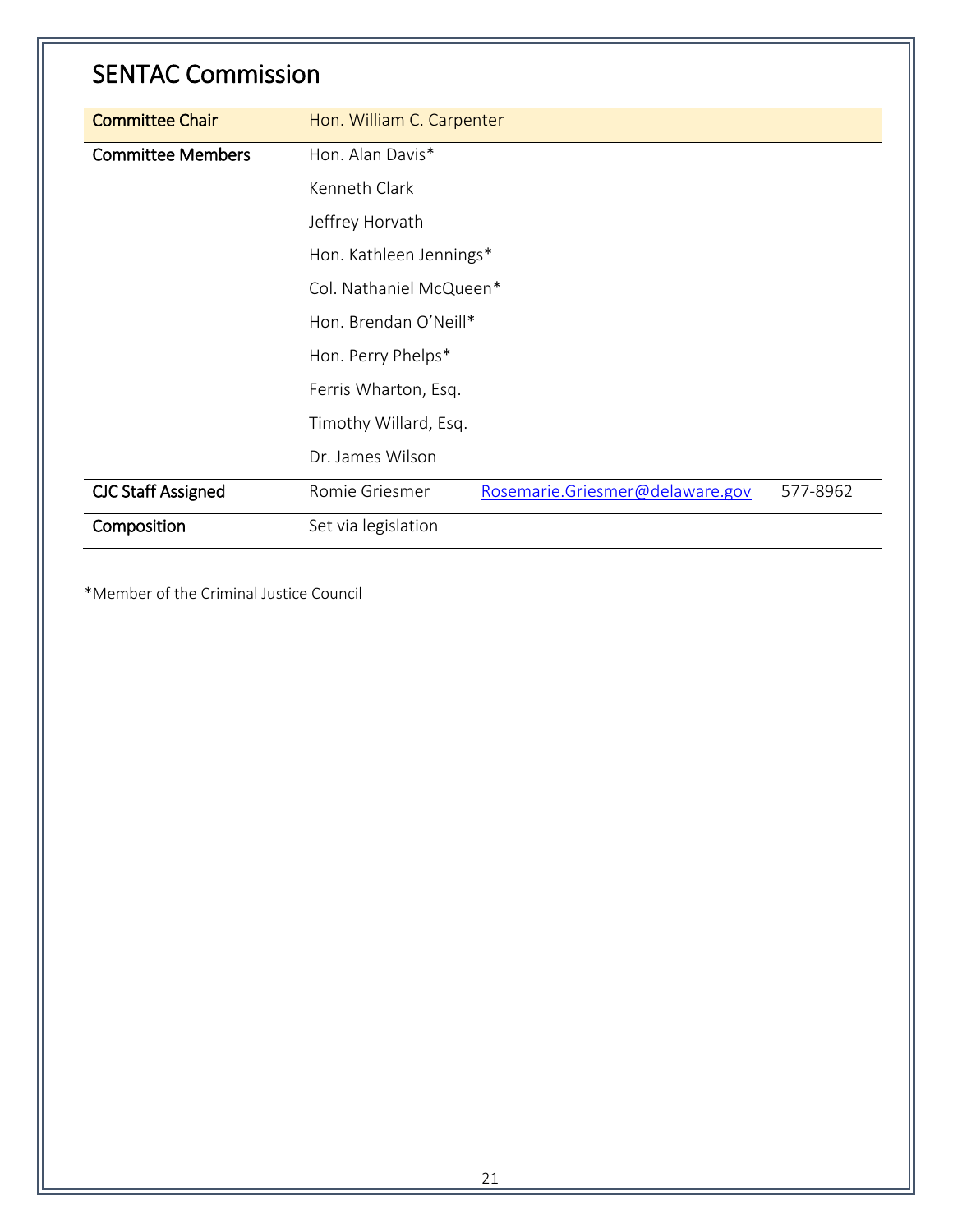## SAKI Multi-Disciplinary Group

| <b>Committee Chair</b>   | <b>DAG Eric Zubrow</b>                                                                                        |  |  |  |                 |                         |  |  |  |
|--------------------------|---------------------------------------------------------------------------------------------------------------|--|--|--|-----------------|-------------------------|--|--|--|
| <b>Committee Members</b> | Jamie Armstrong                                                                                               |  |  |  |                 |                         |  |  |  |
|                          | Col. Vaughn Bond*                                                                                             |  |  |  |                 |                         |  |  |  |
|                          | Lt. Michael Bradshaw                                                                                          |  |  |  |                 |                         |  |  |  |
|                          | Lt. Todd Case                                                                                                 |  |  |  |                 |                         |  |  |  |
|                          | Jackie Cousins                                                                                                |  |  |  |                 |                         |  |  |  |
|                          | Cpt. Patricia Davies                                                                                          |  |  |  |                 |                         |  |  |  |
|                          | John Evans *                                                                                                  |  |  |  |                 |                         |  |  |  |
|                          | Diane Glenn                                                                                                   |  |  |  |                 |                         |  |  |  |
|                          | Stephanie Hamilton                                                                                            |  |  |  |                 |                         |  |  |  |
|                          | Jeffery Horvath                                                                                               |  |  |  |                 |                         |  |  |  |
|                          | Major Robert Hudson<br>Hon. Kathy Jennings *<br>Christian Kervick<br>Amrita Lal-Paterson<br>Elizabeth McCourt |  |  |  |                 |                         |  |  |  |
|                          |                                                                                                               |  |  |  |                 |                         |  |  |  |
|                          |                                                                                                               |  |  |  |                 | Scott McLaren           |  |  |  |
|                          |                                                                                                               |  |  |  |                 | Col. Nathaniel McQueen* |  |  |  |
|                          |                                                                                                               |  |  |  | Maureen Monagle |                         |  |  |  |
|                          | Sgt. Ron Mullin                                                                                               |  |  |  |                 |                         |  |  |  |
|                          | Chief Pat Ogden*                                                                                              |  |  |  |                 |                         |  |  |  |
|                          | Debra Reed                                                                                                    |  |  |  |                 |                         |  |  |  |
|                          | Cara Sawyer                                                                                                   |  |  |  |                 |                         |  |  |  |
|                          | Anita Symonds                                                                                                 |  |  |  |                 |                         |  |  |  |
|                          | Chief Robert Tracy*                                                                                           |  |  |  |                 |                         |  |  |  |
| <b>CJC Contact</b>       | Michael Kelly<br>Michael.Kelly@delaware.gov<br>577-8717                                                       |  |  |  |                 |                         |  |  |  |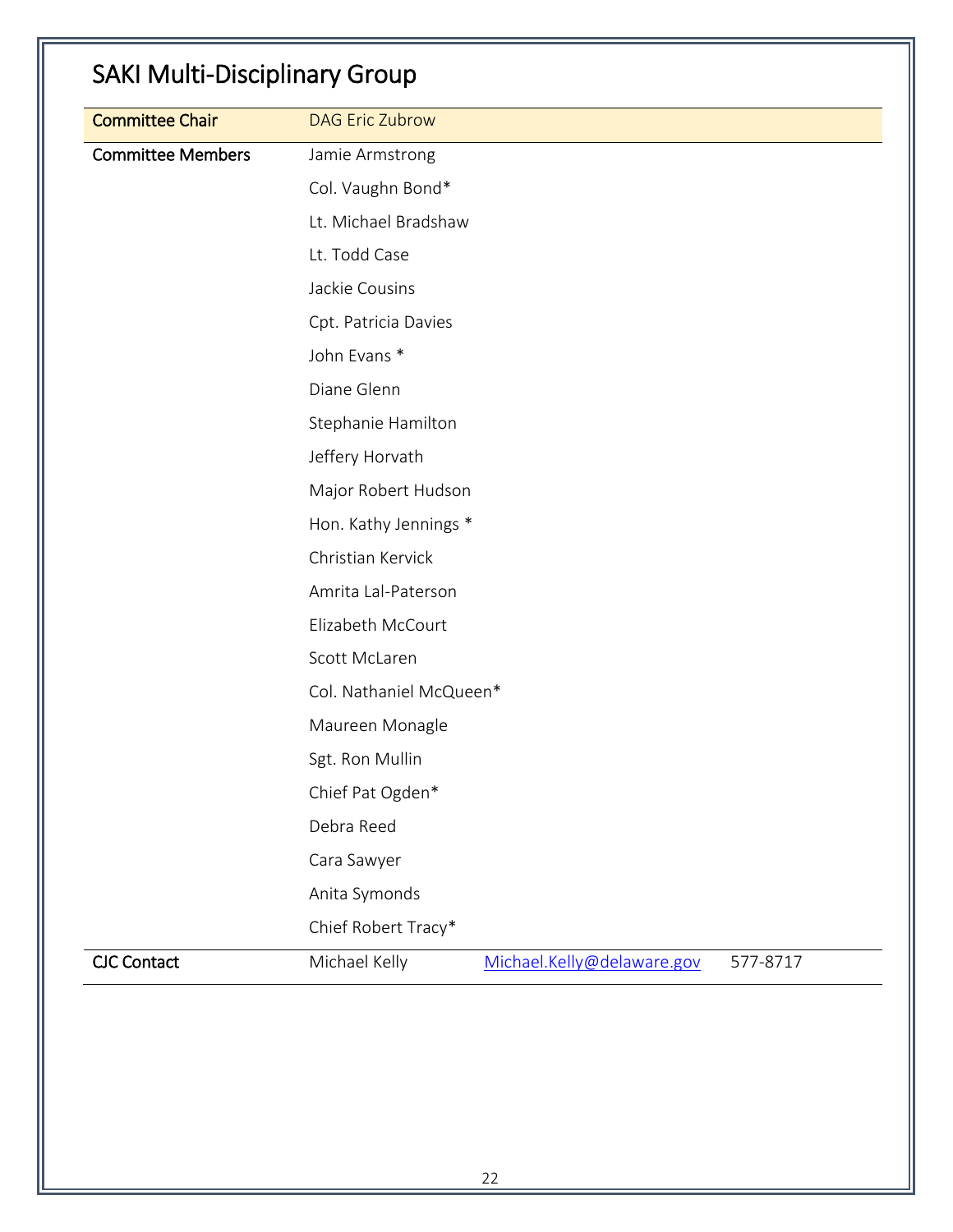#### SAKI Law Enforcement Subcommittee

| <b>Committee Chair</b>    | Lt. Michael Bradshaw                                    |  |  |  |
|---------------------------|---------------------------------------------------------|--|--|--|
| <b>Committee Members</b>  | DAG Eric Zubrow                                         |  |  |  |
|                           | Jamie Armstrong                                         |  |  |  |
|                           | Lt. Todd Case                                           |  |  |  |
|                           | Jeffrey Horvath                                         |  |  |  |
|                           | Major Robert Hudson                                     |  |  |  |
|                           | Amrita Lal-Paterson                                     |  |  |  |
|                           | Sgt. Ron Mullin                                         |  |  |  |
|                           | <b>Robert Partlow</b>                                   |  |  |  |
|                           | <b>Blake Potocki</b>                                    |  |  |  |
|                           | Sgt. Robert Roswell                                     |  |  |  |
| <b>CJC Staff Assigned</b> | Michael.Kelly@delaware.gov<br>Michael Kelly<br>577-8717 |  |  |  |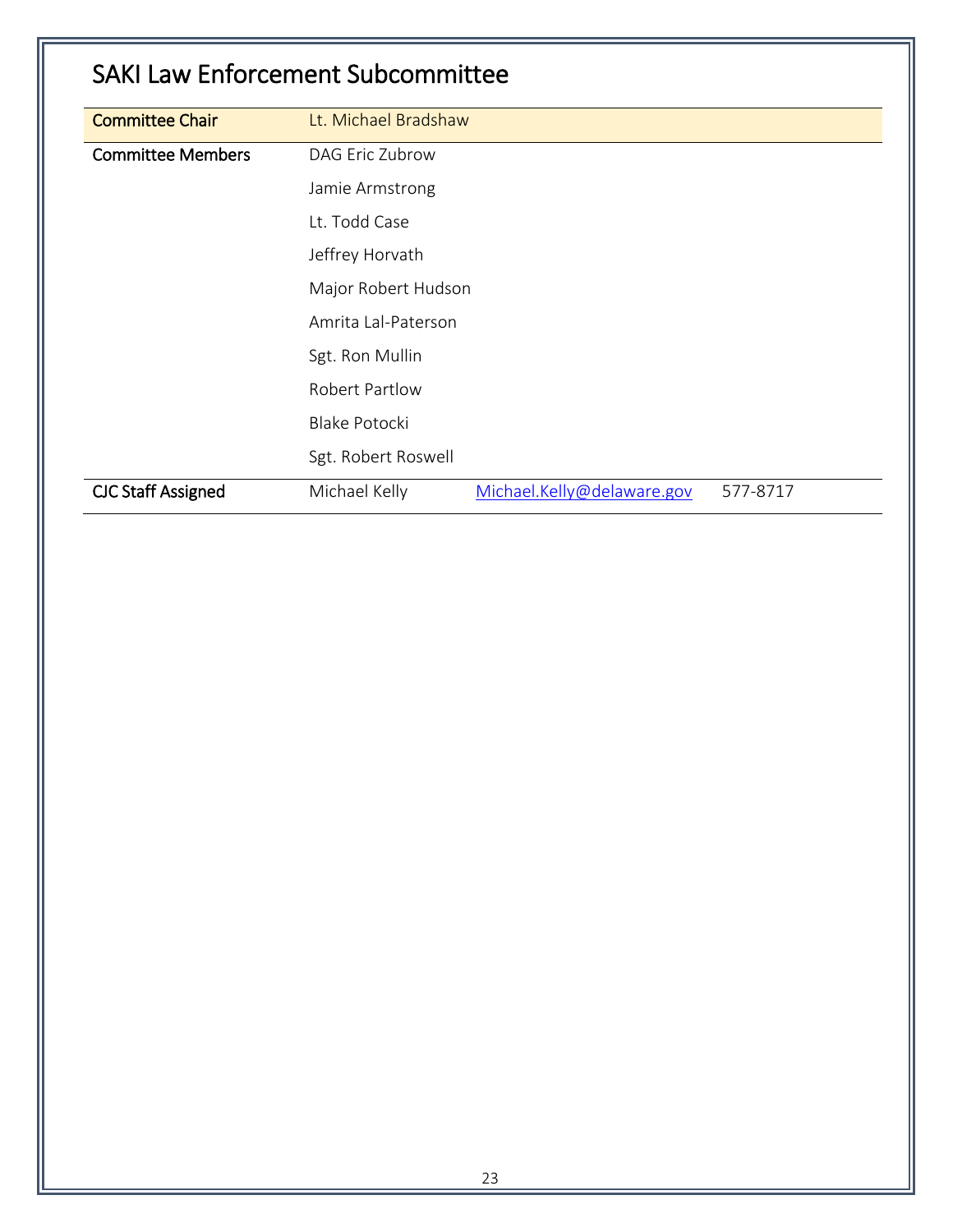## SAKI SANE Subcommittee

| <b>Committee Chair</b>   | Anita Symonds  |                            |          |
|--------------------------|----------------|----------------------------|----------|
| <b>Committee Members</b> | Eileen Carlin  |                            |          |
|                          | Dawn Culp      |                            |          |
|                          | Kathryn Hudson |                            |          |
|                          | Cheri Wooters  |                            |          |
| <b>CJC Contact</b>       | Michael Kelly  | Michael.Kelly@delaware.gov | 577-8717 |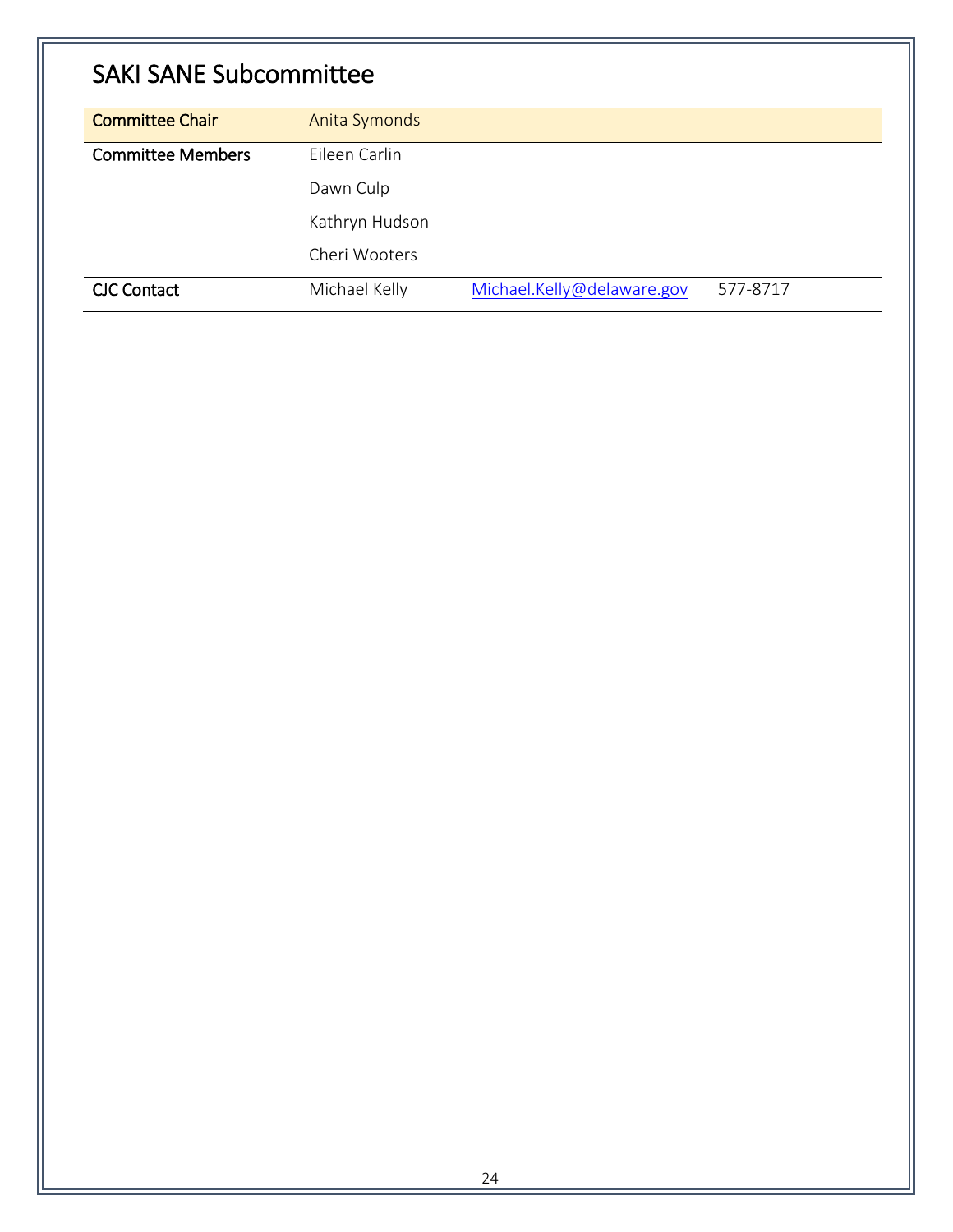#### SAKI Victim Services Subcommittee

| <b>Committee Co-Chair</b> | Stephanie Hamilton (WPD)                                |  |  |  |
|---------------------------|---------------------------------------------------------|--|--|--|
| <b>Committee Co-Chair</b> | Debra Reed (DSP)                                        |  |  |  |
| <b>Committee Members</b>  | Jackie Cousins (Contact Lifeline)                       |  |  |  |
|                           | Diane Glenn                                             |  |  |  |
|                           | Maureen Monagle                                         |  |  |  |
|                           | Elizabeth McCourt (YWCA SARC)                           |  |  |  |
|                           | Lawann Moses                                            |  |  |  |
|                           | Melissa Pennachi                                        |  |  |  |
|                           | Lisa Rapko                                              |  |  |  |
|                           | Mayara Reyes                                            |  |  |  |
|                           | Cara Sawyer                                             |  |  |  |
| <b>CJC Staff Assigned</b> | Michael Kelly<br>Michael.Kelly@delaware.gov<br>577-8717 |  |  |  |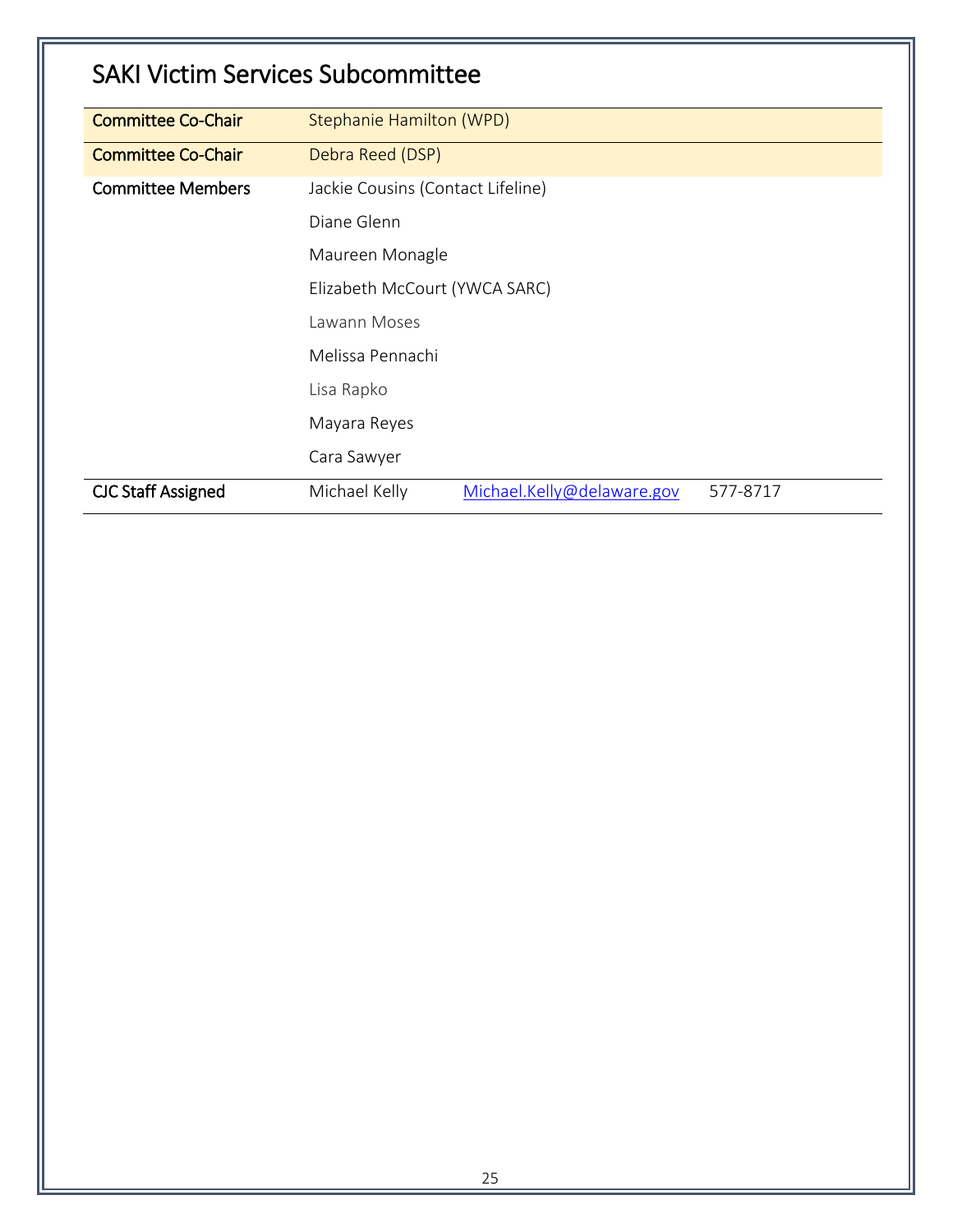| <b>Committee Chair</b>      | Christopher Klien       |                              |          |  |  |
|-----------------------------|-------------------------|------------------------------|----------|--|--|
| <b>Committee Vice Chair</b> | Vacant                  |                              |          |  |  |
| <b>Committee Members</b>    | Ashley Bruncsak         |                              |          |  |  |
|                             | Dr. Amy Diehl-Iannetta  |                              |          |  |  |
|                             | David Henderson*        |                              |          |  |  |
|                             | Hon. Kathy Jennings*    |                              |          |  |  |
|                             | Hon. Jan Jurden*        |                              |          |  |  |
|                             | Valerie Marek           |                              |          |  |  |
|                             | <b>Brian Moore</b>      |                              |          |  |  |
|                             | Earl McCloskey          |                              |          |  |  |
|                             | Nancy McGee             |                              |          |  |  |
|                             | Col. Nathaniel McQueen* |                              |          |  |  |
|                             |                         | Hon. Michael Newell*         |          |  |  |
|                             | Hon. Kara Odom Walker*  |                              |          |  |  |
|                             | Chief Pat Ogden*        |                              |          |  |  |
|                             | Brendan O'Neill*        |                              |          |  |  |
|                             | Hon. Perry Phelps*      |                              |          |  |  |
|                             | Lt. Charles Sawchenko   |                              |          |  |  |
|                             | Francesca Stasko        |                              |          |  |  |
|                             | Kecia Winchester        |                              |          |  |  |
| <b>CJC Staff Assigned</b>   | <b>Bridget Poulle</b>   | Bridgett.Poulle@delaware.gov | 577-8696 |  |  |
| Composition                 | Set via legislation     |                              |          |  |  |

#### Sex Offender Management Board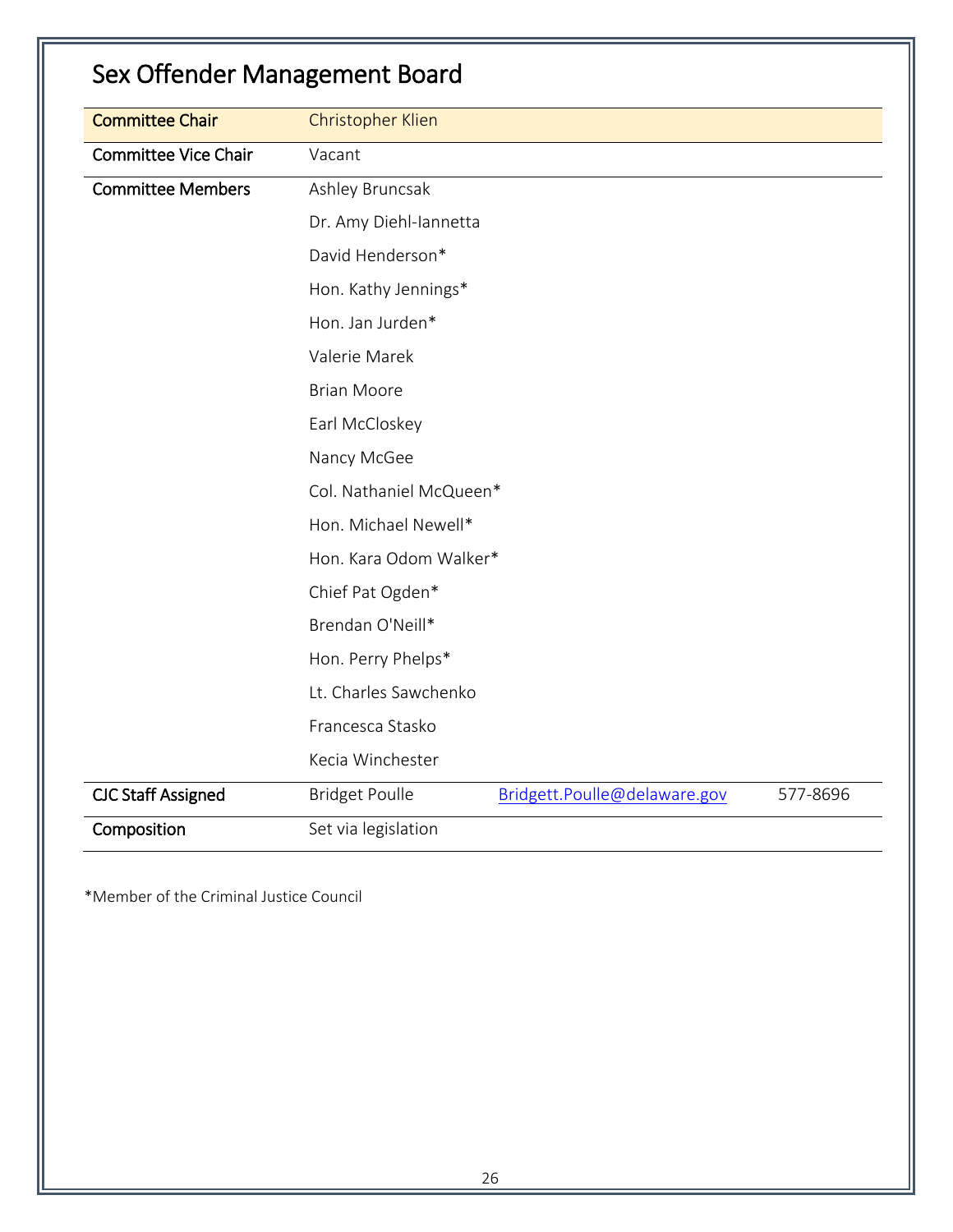## SOMB Credentialing Committee

| <b>Committee Chair</b>      |                                                                   |
|-----------------------------|-------------------------------------------------------------------|
| <b>Committee Vice Chair</b> |                                                                   |
| <b>Committee Members</b>    | Amy Diehl-Iannetta                                                |
|                             | Erancesca Stasko                                                  |
|                             | Christopher Klein                                                 |
|                             | Kenneth Phillips                                                  |
|                             | Charles A. Sawchenko                                              |
|                             | Jordan Weisman                                                    |
|                             | Kecia Winchester                                                  |
| <b>CJC Staff Assigned</b>   | Bridgett.Poulle@delaware.gov<br><b>Bridget Poulle</b><br>577-8696 |
| Composition                 | Set via legislation                                               |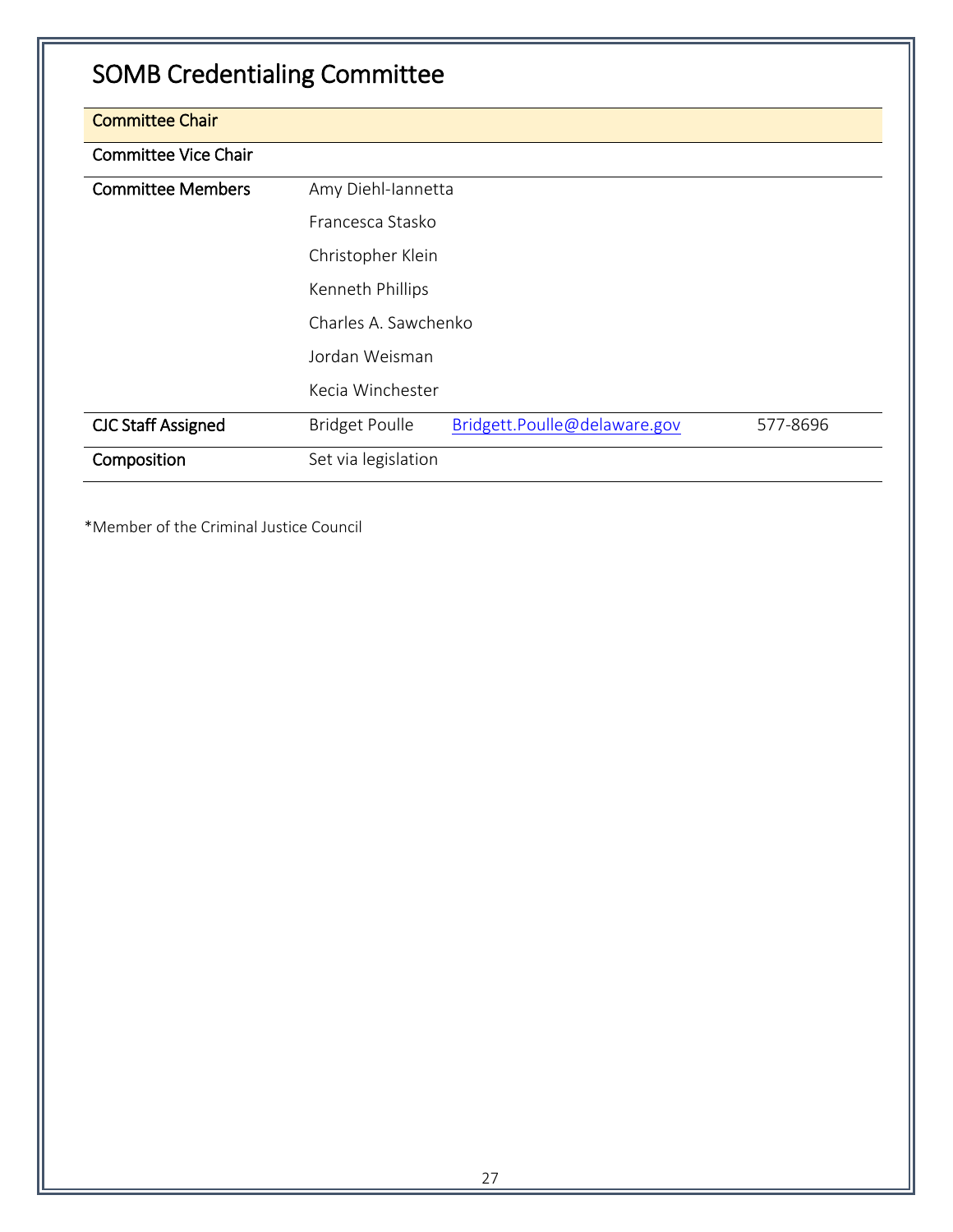## VAWA Implementation Committee

| <b>Committee Chair</b>    | Hon. Vincent J. Poppiti     |                           |          |
|---------------------------|-----------------------------|---------------------------|----------|
| <b>Committee Members</b>  | Stephanie Hamilton          |                           |          |
|                           | Maria Knoll, Esq.           |                           |          |
|                           | Major Melissa Zebley        |                           |          |
| <b>CJC Staff Assigned</b> | Terica Jones                | Terica.Jones@delaware.gov | 577-8726 |
| Composition               | Set via convention/practice |                           |          |

\*Individuals appointed by Governor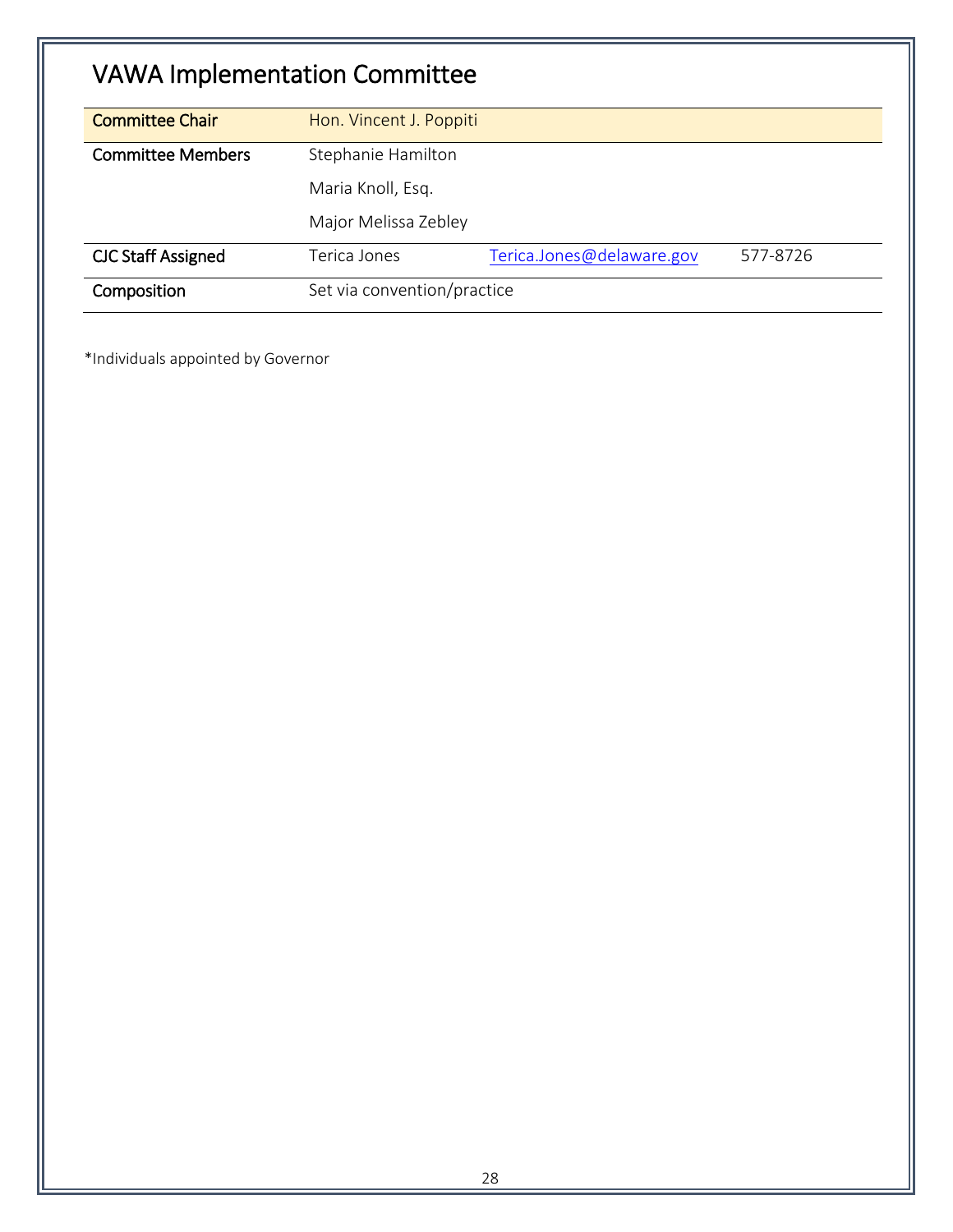| <b>Committee Chair</b>      | Vacant                                                |
|-----------------------------|-------------------------------------------------------|
| <b>Committee Vice Chair</b> | Debra Reed                                            |
| <b>Committee Members</b>    | Hon. Kathy Jennings*                                  |
|                             | Col. Nathaniel McQueen, Jr*                           |
|                             | Hon. Josette Manning*                                 |
|                             | Hon. Brendan O'Neill*                                 |
|                             | Melissa Pennachi                                      |
|                             | Hon. Perry Phelps*                                    |
|                             | Any Quinlan, Esq.                                     |
|                             | Sue Ryan                                              |
|                             | Paige Schmittinger, Esq.                              |
|                             | Hon. Kara Odom Walker*                                |
|                             | Hon. David C. Weiss*                                  |
| <b>CJC Staff Assigned</b>   | Terica Jones<br>Terica.Jones@delaware.gov<br>577-8726 |
| Composition                 | Set via convention/practice                           |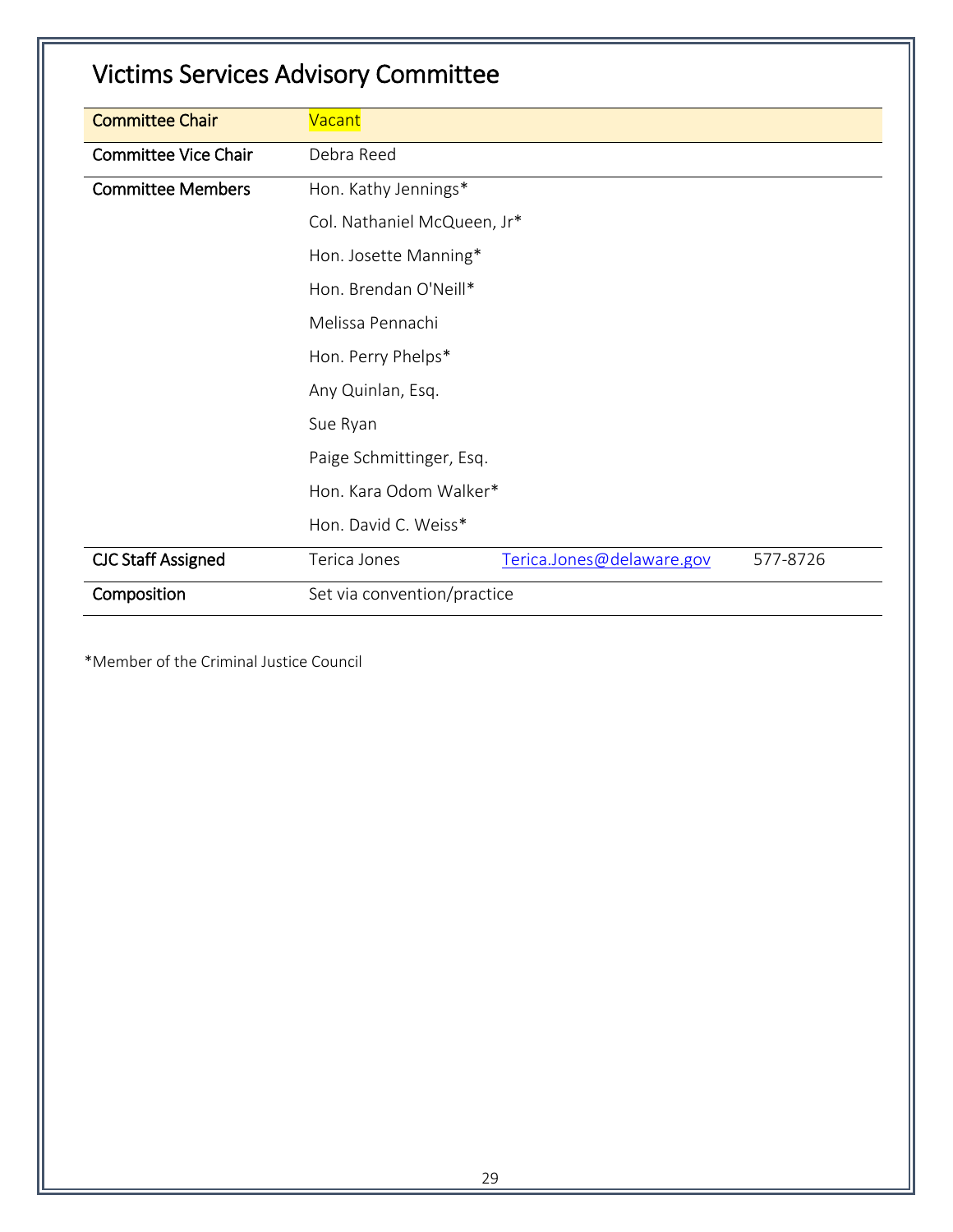| <b>Victims Services Training Advisory Committee</b> |                             |                              |          |
|-----------------------------------------------------|-----------------------------|------------------------------|----------|
| <b>Committee Chair</b>                              | LaWann Moses                |                              |          |
| <b>Committee Vice Chair</b>                         | Alice Stevens               |                              |          |
| <b>Committee Members</b>                            | Amanda Alcaraz              |                              |          |
|                                                     | Susan Alfree                |                              |          |
|                                                     | Nancy Carranza              |                              |          |
|                                                     | Erin Connelly               |                              |          |
|                                                     | Laura Graham                |                              |          |
|                                                     | Jenn Kutney-Soper           |                              |          |
|                                                     | Melissa Pennachi            |                              |          |
|                                                     | Debra Reed                  |                              |          |
|                                                     | Angela Seguin               |                              |          |
|                                                     | Kathleen Seipel             |                              |          |
|                                                     | Lori Sitler                 |                              |          |
|                                                     | Maureen Monagle             |                              |          |
|                                                     | Sue Ryan                    |                              |          |
| <b>CJC Staff Assigned</b>                           | Kathleen Kelley             | Kathleen.Kelley@delaware.gov | 577-8725 |
| Composition                                         | Set via convention/practice |                              |          |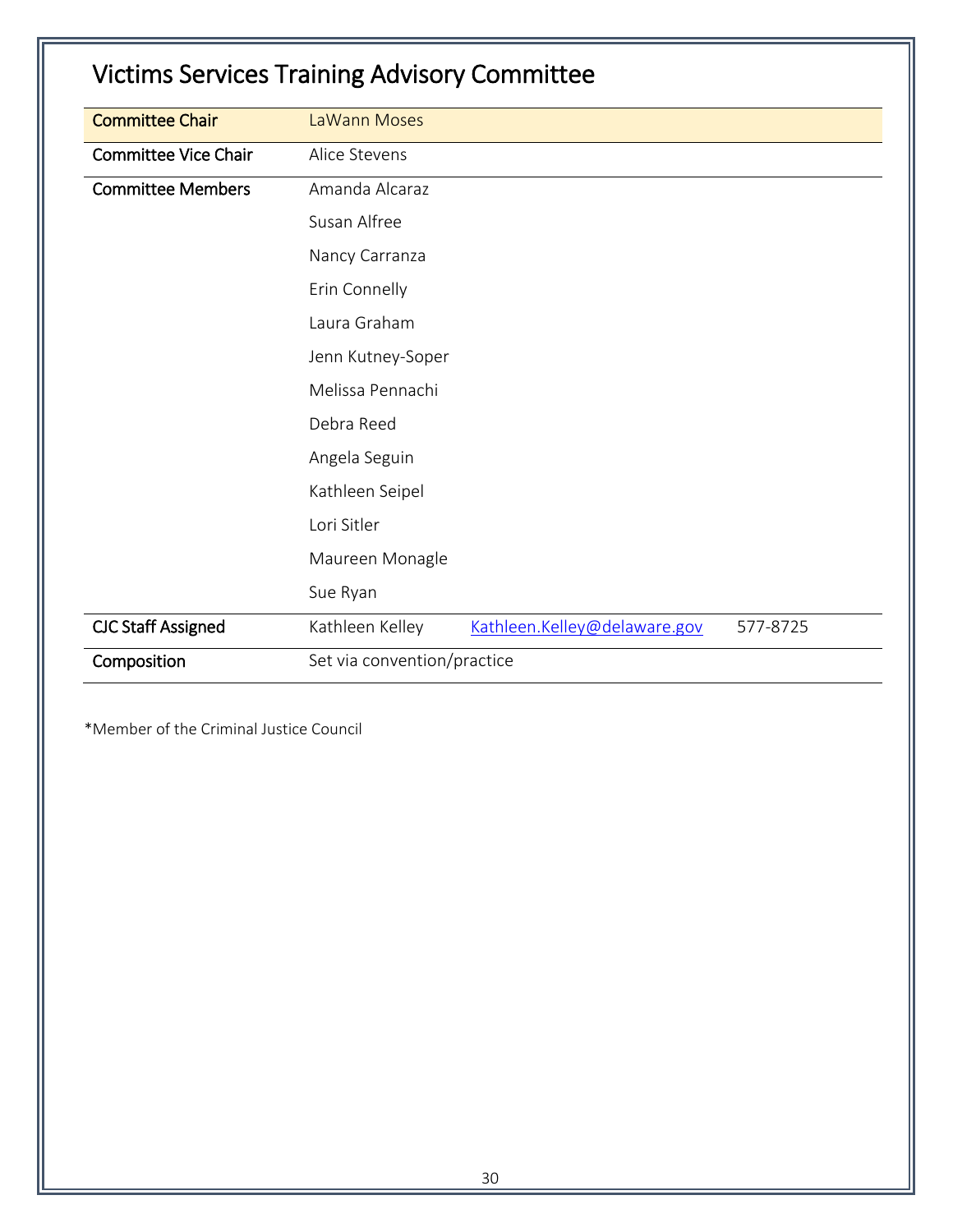| <b>Videophone Committee</b> |                             |                              |                    |
|-----------------------------|-----------------------------|------------------------------|--------------------|
| <b>Committee Chair</b>      | Hon. Brendan O'Neill*       |                              |                    |
| <b>Committee Members</b>    | Curtis Bandle               | Stephanie Fitzgerald         | Jon McCullin       |
|                             | Keith Banks                 | Robert L. Fox                | Scott McLaren      |
|                             | Marian Bhate                | Dawn Garnett                 | Nathaniel McQueen* |
|                             | Sheila Blakely              | Cathy Genery                 | Douglas Messeck    |
|                             | Alan L. Brown               | Laura Giles                  | Makecia Moon       |
|                             | Laura Brown                 | Terry Helsel                 | Jeffrey Moya       |
|                             | Tamara Burton               | Jeffrey Horvath              | Charles Pugh       |
|                             | Kim Butler                  | Alicia B. Howard             | Scott Rieger       |
|                             | Mark Cabry                  | John Hudson                  | Andrew T. Rosen    |
|                             | Debra Cahall                | Randall Hughes               | Latonya M. Smith   |
|                             | Frederick Calhoun           | Robert Jones                 | Anthony Spiezio    |
|                             | Linda Chapman               | Marianne Kennedy             | Tim Stump          |
|                             | Lee Clough                  | Christian Kervick            | Mark Sweetwater    |
|                             | <b>Ward Collins</b>         | Lt. David Knight             | William Texter     |
|                             | Patricia Davies             | James Locklear               | Donna Thomas       |
|                             | Lamar Demby                 | Robert Longo                 | M. Vancampen       |
|                             | Earle Dempsey               | Sam Mackert                  | Charlotte Walsh    |
|                             | Michael R. Ferry            | Daniel McBride               |                    |
| <b>CJC Staff Assigned</b>   | <b>Bridgett Poulle</b>      | Bridgett.Poulle@delaware.gov | 577-8696           |
| Composition                 | Set via convention/practice |                              |                    |